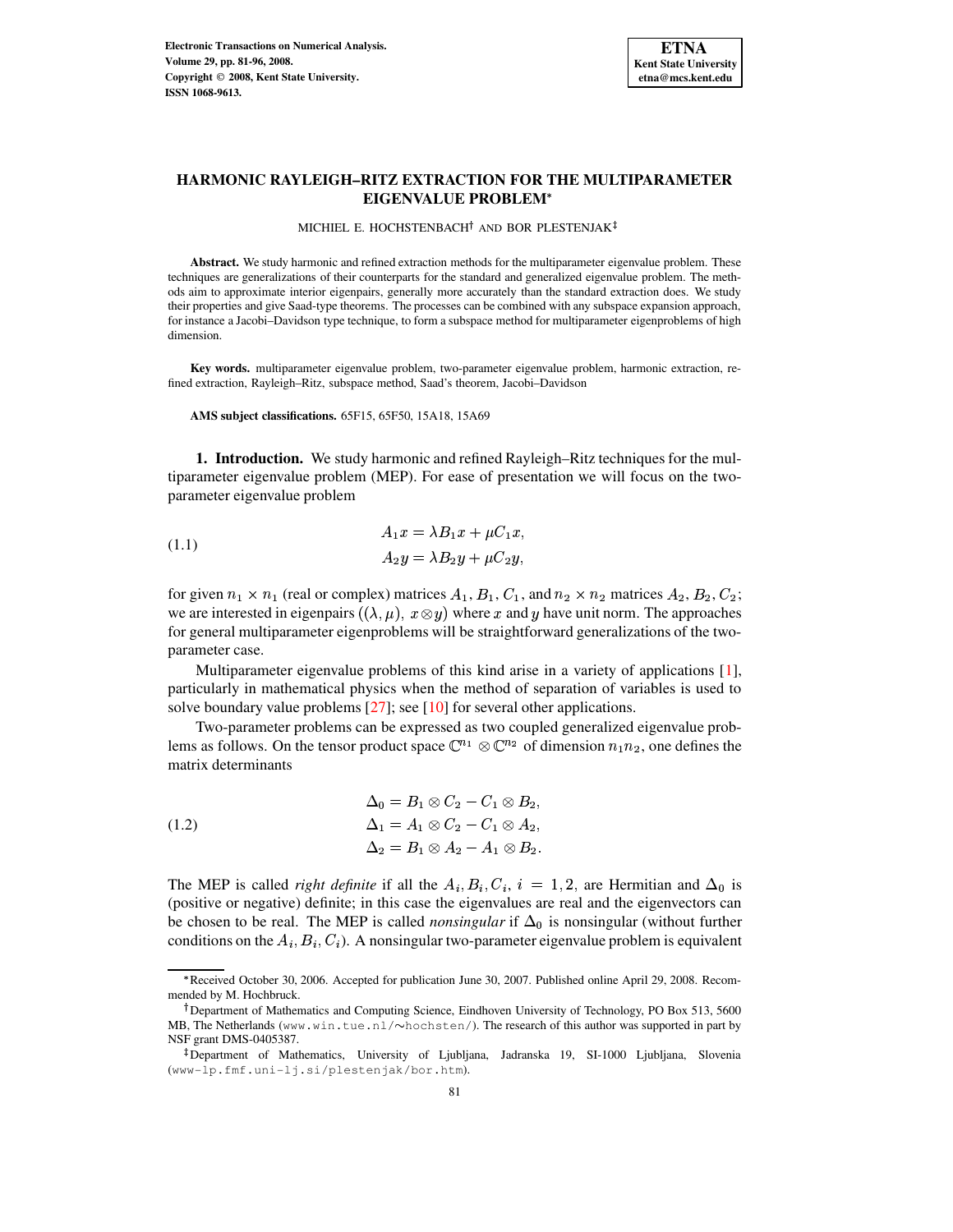to the coupled generalized eigenvalue problems

<span id="page-1-1"></span>(1.3) 
$$
\Delta_1 z = \lambda \Delta_0 z, \Delta_2 z = \mu \Delta_0 z,
$$

where  $z = x \otimes y$ , and  $\Delta_0^{-1} \Delta_1$  and  $\Delta_0^{-1} \Delta_2$  commute. Because of the product dimension  $n_1 n_2$ , the multiparameter eigenvalue problem is a computationally quite challenging problem.

There exist several numerical methods for the MEP. Blum and colleagues  $[2, 3, 4]$  $[2, 3, 4]$  $[2, 3, 4]$  $[2, 3, 4]$  $[2, 3, 4]$ , Bohte [\[5\]](#page-14-4), and Browne and Sleeman [\[6\]](#page-14-5) proposed methods for computing one eigenvalue, hopefully the closest one to a given approximation. There are also methods which determine all eigenvalues. The first class is formed by *direct methods* for right definite MEPs [\[24,](#page-15-2) [14,](#page-15-3) [7\]](#page-14-6) and for non right definite MEPs  $[10]$ ; these methods are suitable for small (dense) matrices only since their complexity is  $\mathcal{O}((n_1n_2)^3)$ . The second class consists of continuation methods [\[23,](#page-15-4) [19,](#page-15-5) [20\]](#page-15-6) that are asymptotically somewhat cheaper than direct methods, but are so far often not very competitive for small problems in practice; for larger problems their computational cost is still enormous.

Fortunately, in applications often only a few relevant eigenpairs are of interest, for instance those corresponding to the largest eigenvalues, or the eigenvalues closest to a given target. Recently some subspace methods for the MEP have been proposed  $[11, 10]$  $[11, 10]$  $[11, 10]$  that are suitable for finding some selected eigenpairs. These methods combine a subspace approach with one of the mentioned dense methods as solver for the projected MEP. The approaches are also suitable for multiparameter problems where the matrices are large and sparse, although convergence to the wanted eigenpairs may sometimes remain an issue of concern. In particular, in [\[11\]](#page-15-7) it was observed that finding interior eigenvalues was one of the challenges for the Jacobi–Davidson type method. It was left as an open question how to generalize the harmonic Rayleigh–Ritz approach for the MEP. This paper addresses this issue, and also introduces a refined Ritz method.

The rest of the paper has been organized as follows. In Section [2](#page-1-0) we review the harmonic Rayleigh–Ritz method for the generalized eigenproblem, after which this method is generalized for the MEP in Section [3.](#page-2-0) In Section [4](#page-4-0) we present two Saad-type theorems for the standard and harmonic extraction. Section [5](#page-7-0) proposes a refined Rayleigh–Ritz method for the MEP. We conclude with experiments and a conclusion in Sections [6](#page-8-0) and [7.](#page-13-0)

<span id="page-1-0"></span>**2. Harmonic Rayleigh–Ritz for the generalized eigenvalue problem.** We first briefly review the harmonic Rayleigh–Ritz for the generalized eigenvalue problem

$$
Ax = \lambda Bx.
$$

Suppose we would like to compute an approximation  $(\theta, u)$  to the eigenpair  $(\lambda, x)$ , where the approximate eigenvector u should be in a given search space  $\mathcal{U}_k$  of low dimension k, and  $\theta$ should be in the neighborhood of the target  $\tau \in \mathbb{C}$ .

Since  $u \in \mathcal{U}_k$ , we can write  $u = U_k c$ , where the columns of  $U_k$  form an orthonormal basis for  $\mathcal{U}_k$ , and c is a vector in  $\mathbb{C}^k$  of unit norm. The standard Ritz–Galerkin condition on the residual  $r$  is (cf.  $[18]$ )

$$
r:=Au-\theta Bu\perp \mathcal{U}_k,
$$

which implies that  $(\theta, c)$  should be a primitive Ritz pair (terminology from Stewart [\[26\]](#page-15-9)), an eigenpair of the projected generalized eigenproblem

$$
U_k^* A U_k c = \theta U_k^* B U_k c.
$$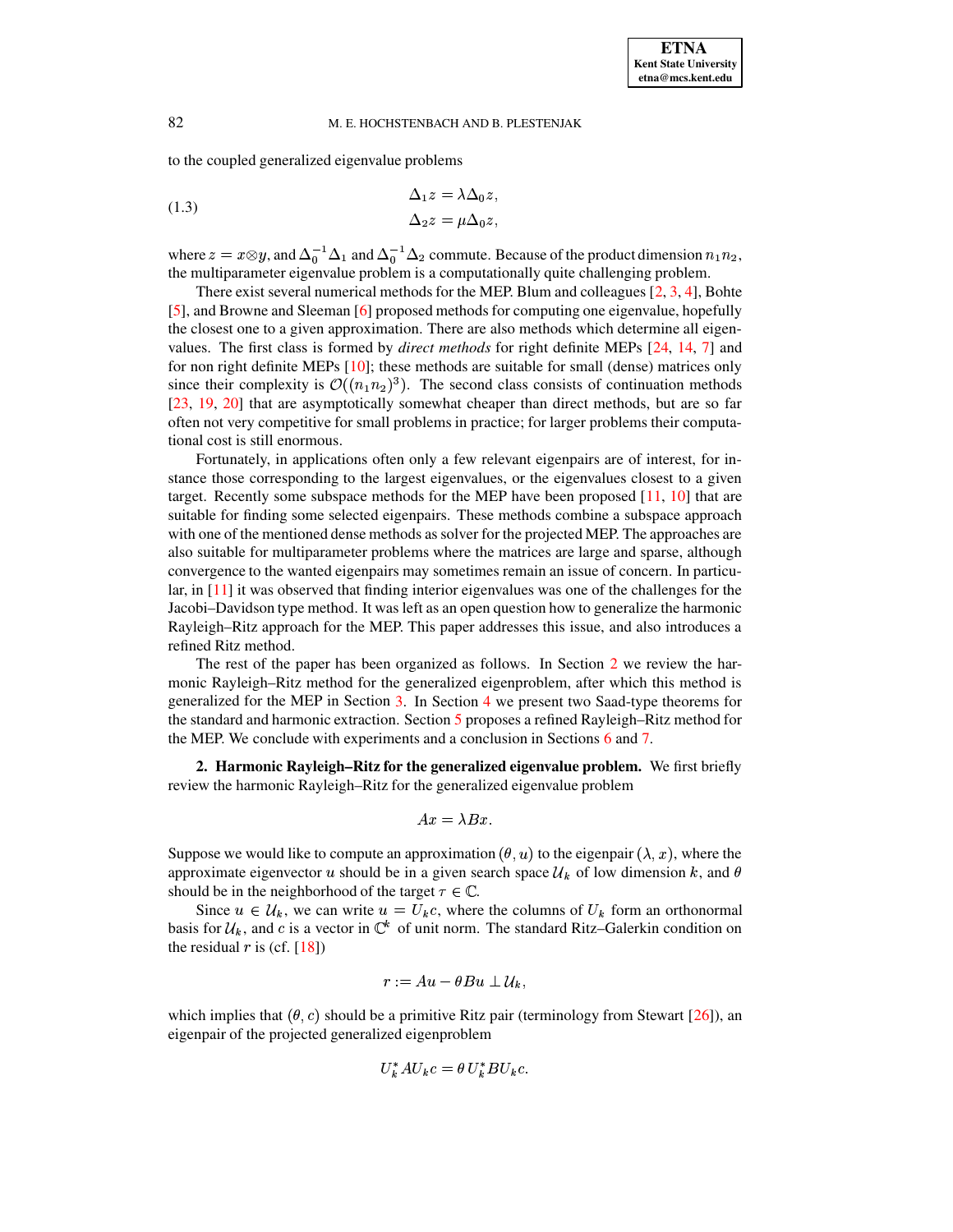It follows that if  $u^*Bu \neq 0$ , then  $\theta = \frac{u^*Au}{u^*Bu}$ ; the case  $u^*Bu = 0$  is an exceptional case where the Ritz value is infinite (if  $u^*Au \neq 0$ ) or undefined (if  $u^*Au = 0$ ). If B is Hermitian positive definite, then we can define the  $B^{-1}$ -norm of the residual by  $||z||_{B^{-1}}^2 = z^* B^{-1} z$ , and one can show that this  $\theta$  minimizes  $||r||_{B^{-1}}$ .

However, the problem with this standard Rayleigh–Ritz approach is that even if there is a Ritz value  $\theta \approx \tau$ , we do not have the guarantee that the two-norm  $||r||$  is small, which reflects the fact that the approximate eigenvector may be poor. As a remedy, the harmonic Rayleigh– Ritz was proposed by Morgan [\[16\]](#page-15-10), Paige, Parlett, and Van der Vorst [\[17\]](#page-15-11) for the standard eigenproblem, and by Stewart  $[26]$  for the generalized eigenproblem; see also Fokkema, Slei-jpen, and Van der Vorst [\[9\]](#page-15-12). Assuming  $A - \tau B$  is nonsingular, the idea is to consider a spectral transformation

<span id="page-2-2"></span>(2.1) 
$$
(A - \tau B)^{-1} Bx = (\lambda - \tau)^{-1} x.
$$

Thus, the interior eigenvalues  $\lambda \approx \tau$  are exterior eigenvalues of  $(A - \tau B)^{-1}B$  for which a Galerkin condition usually works well in practice. To avoid working with  $(A - \tau B)^{-1}$ , the inverse of a large sparse matrix, we impose a Petrov–Galerkin condition

$$
(A-\tau B)^{-1}Bu - (\theta-\tau)^{-1}u \perp (A-\tau B)^*(A-\tau B)U_k,
$$

or, equivalently,

<span id="page-2-3"></span>
$$
(2.2) \t\t\t Au - \theta Bu = (A - \tau B)u - (\theta - \tau)Bu \perp (A - \tau B)U_k,
$$

leading to the projected eigenproblem

<span id="page-2-1"></span>(2.3) 
$$
U_k^*(A - \tau B)^*(A - \tau B)U_k c = (\theta - \tau)U_k^*(A - \tau B)^* B U_k c.
$$

Here we are interested in the primitive harmonic Ritz pair(s)  $(\theta, c)$  with  $\theta$  closest to  $\tau$ . This approach has two motivations:

- if an exact eigenvector is in the search space,  $x = U_k c$ , then the eigenpair  $(\lambda, x)$  satisfies [\(2.3\)](#page-2-1) (this implies that exact eigenvectors in the search space will be detected unless we are in the special circumstance of the presence of multiple harmonic Ritz values);
- a harmonic Ritz pair  $({\theta}, u)$  satisfies

$$
||Au - \tau Bu|| \le |\theta - \tau| \cdot ||Bu|| \le |\theta - \tau| \cdot ||BU_k||
$$

(see, e.g., [\[26\]](#page-15-9)) which motivates the choice of the harmonic Ritz value closest to  $\tau$ . The harmonic Rayleigh–Ritz approach was generalized for the polynomial eigenproblem in [\[13\]](#page-15-13).

<span id="page-2-0"></span>**3. Harmonic Rayleigh–Ritz for the multiparameter eigenvalue problem.** For the MEP [\(1.1\)](#page-0-0) it is natural to make use of two search spaces,  $\mathcal{U}_k$  and  $\mathcal{V}_k$ , for the vectors x and y, respectively. Let the columns of  $U_k$  and  $V_k$  form orthonormal bases for  $\mathcal{U}_k$  and  $\mathcal{V}_k$ . We look for an approximate eigenpair  $((\theta, \eta), u \otimes v) \approx ((\lambda, \mu), x \otimes y)$ , where  $u \otimes v$  is of the form  $U_k c \otimes V_k d$ , where both  $c, d \in \mathbb{C}^k$  are of unit norm. The standard extraction,

<span id="page-2-4"></span>(3.1) 
$$
(A_1 - \theta B_1 - \eta C_1) U_k c \perp U_k,
$$

$$
(A_2 - \theta B_2 - \eta C_2) V_k d \perp V_k
$$

was introduced in [\[11\]](#page-15-7). As is also the case for the standard eigenvalue problem, the standard extraction for the MEP works well for exterior eigenvalues, but is generally less favorable for interior ones [\[11\]](#page-15-7).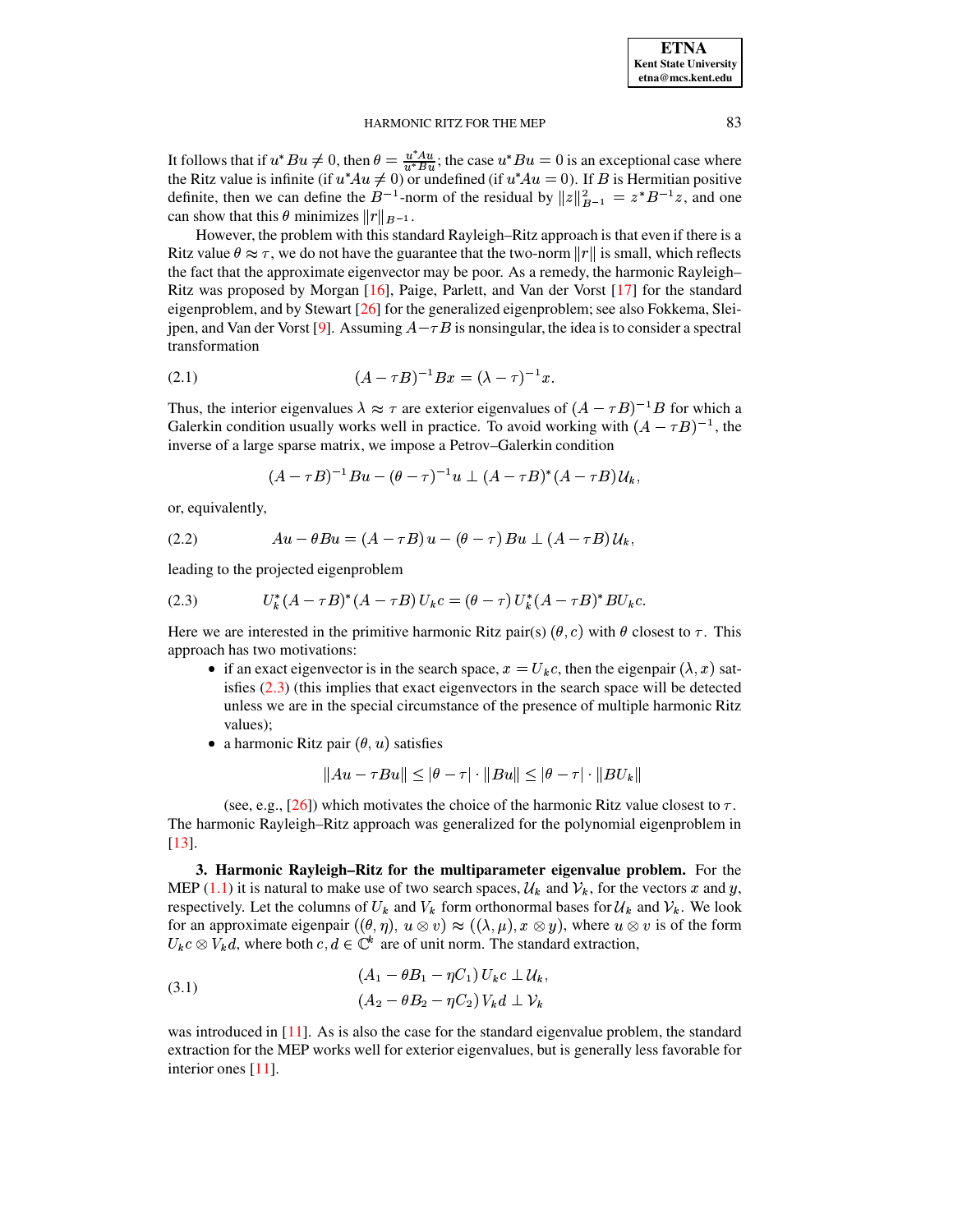Now suppose we are interested in a harmonic approach to better approximate eigenpairs near the target  $({\sigma}, {\tau})$ . One obstacle is that MEPs do not seem to allow for a straightforward generalization of the spectral transformation  $(2.1)$ . Therefore we generalize  $(2.2)$  and impose the two Galerkin conditions

<span id="page-3-0"></span>(3.2) 
$$
(A_1 - \theta B_1 - \eta C_1) u \perp (A_1 - \sigma B_1 - \tau C_1) U_k,
$$

$$
(A_2 - \theta B_2 - \eta C_2) v \perp (A_2 - \sigma B_2 - \tau C_2) V_k,
$$

or, equivalently,

$$
(A_1 - \sigma B_1 - \tau C_1) U_k c - (\theta - \sigma) B_1 U_k c - (\eta - \tau) C_1 U_k c \perp (A_1 - \sigma B_1 - \tau C_1) U_k,
$$
  
\n
$$
(A_2 - \sigma B_2 - \tau C_2) V_k d - (\theta - \sigma) B_2 V_k d - (\eta - \tau) C_2 V_k d \perp (A_2 - \sigma B_2 - \tau C_2) V_k.
$$

We call this the harmonic Rayleigh–Ritz extraction for the MEP. Introduce the following reduced QR-decompositions

<span id="page-3-1"></span>
$$
(3.3) \qquad (A_1 - \sigma B_1 - \tau C_1) U_k = Q_1 R_1, \qquad (A_2 - \sigma B_2 - \tau C_2) V_k = Q_2 R_2,
$$

which we can compute incrementally, i.e., one column per step, during the subspace method. This is done for computational efficiency, as well as stability: cross products of the form  $(A_i - \sigma B_i - \tau C_i)^*(A_i - \sigma B_i - \tau C_i)$  with potentially a high condition number are avoided. Then, computationally, the extraction amounts to the projected two-parameter eigenproblem

$$
R_1 c = (\theta - \sigma) Q_1^* B_1 U_k c + (\eta - \tau) Q_1^* C_1 U_k c,
$$
  
\n
$$
R_2 d = (\theta - \sigma) Q_2^* B_2 V_k d + (\eta - \tau) Q_2^* C_2 V_k d.
$$

We now compute the smallest eigenpair(s)  $((\xi_1, \xi_2), c \otimes d)$  (in absolute value sense, that is, with minimal  $|\xi_1|^2 + |\xi_2|^2$  of the low-dimensional MEP

<span id="page-3-2"></span>(3.4) 
$$
R_1 c = \xi_1 Q_1^* B_1 U_k c + \xi_2 Q_1^* C_1 U_k c,
$$

$$
R_2 d = \xi_1 Q_2^* B_2 V_k d + \xi_2 Q_2^* C_2 V_k d,
$$

which can be solved by existing low-dimensional techniques as mentioned in the introduction.

As in the case for the generalized eigenproblem, there are two justifications for the harmonic approach for the MEP:

• we have the following upper bounds for the residual norms:

$$
||(A_1 - \sigma B_1 - \tau C_1)u|| \leq |\xi_1| ||B_1u|| + |\xi_2| ||C_1u|| \leq |\xi_1| ||B_1U_k|| + |\xi_2| ||C_1U_k||,
$$
  

$$
||(A_2 - \sigma B_2 - \tau C_2)v|| \leq |\xi_1| ||B_2v|| + |\xi_2| ||C_2v|| \leq |\xi_1| ||B_2V_k|| + |\xi_2| ||C_2V_k||,
$$

so to obtain small residual norms it is clear that it is sensible to select the smallest  $(\xi_1,\xi_2);$ 

• if the search spaces contain an eigenvector,  $x = U_k c$ ,  $y = V_k d$ , then the pair  $((\lambda,\mu),x\otimes y)$  satisfies [\(3.2\)](#page-3-0); this means that this pair is a harmonic Ritz pair unless the harmonic Ritz value  $(\theta, \eta)$  is not simple. We will prove a more precise statement in the next section.

In conclusion, the harmonic approach for the MEP tries to combine two desirable properties: it will generally find an exact eigenpair present in the search spaces, while it will also try to detect approximate eigenpairs with small residual norm.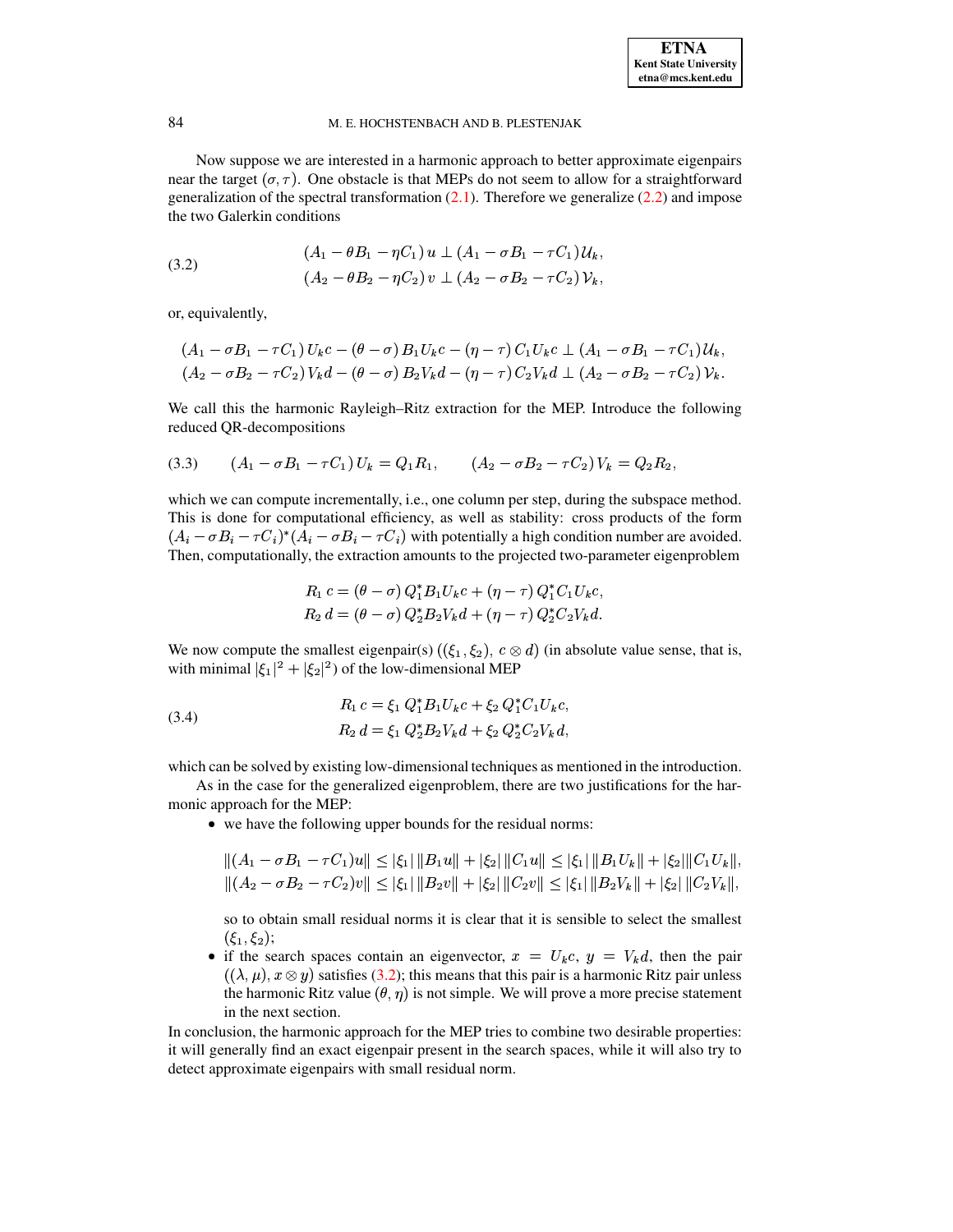<span id="page-4-0"></span>**4. Saad-type theorems.** In this section, we derive Saad-type theoremsfor both the standard and harmonic extraction for the MEP. This type of theorem expresses the quality of the approximate vectors in terms of the quality of the search spaces. The original theorem by Saad [\[21,](#page-15-14) Thm. 4.6] was for the standard extraction for the standard Hermitian eigenvalue problem. A generalization for non-Hermitian matrices and eigenspaces was given by Stewart [\[25\]](#page-15-15), while an extension for the harmonic extraction for the standard eigenvalue problem was presented by Chen and Jia [\[8\]](#page-15-16).

**4.1. A** Saad-type theorem for the standard extraction. Let  $w := u \otimes v$  be a Ritz vector corresponding to Ritz value  $({\theta}, \eta)$ , and  $[w \ W \ W_\perp]$  be an orthonormal basis for  ${\mathbb C}^{n_1 n_2}$ such that

$$
\mathrm{span}([w \ \ W]) = \mathcal{U}_k \otimes \mathcal{V}_k.
$$

Define, for  $i=0,1,2$ ,

<span id="page-4-3"></span>
$$
(4.1) \t\t\t E_i = [w \t W]^* \Delta_i [w \t W].
$$

We assume that  $E_0$  is invertible, which is guaranteed if  $\Delta_0$  is definite as in the case of a right definite MEP. From [\(3.1\)](#page-2-4) we have that the Ritz pairs are of the form  $((\theta, \eta), U_k c \otimes V_k d)$  where  $((\theta, \eta), c \otimes d)$  are the eigenvalues of

$$
U_k^* A_1 U_k c = \theta U_k^* B_1 U_k c + \eta U_k^* C_1 U_k c,
$$
  

$$
V_k^* A_2 V_k d = \theta V_k^* B_2 V_k d + \eta V_k^* C_2 V_k d.
$$

The three matrix determinants of this projected MEP (cf. [\(1.2\)](#page-0-1)) are of the form  $Q^*E_iQ$ , where Q is the orthonormal basis transformation matrix that maps  $U_k \otimes V_k$  coordinates to  $[w \ W]$ coordinates:  $Q = [w \ W]^*(U_k \otimes V_k)$ . For instance, we have

$$
U_k^* B_1 U_k \otimes V_k^* C_2 V_k - U_k^* C_1 U_k \otimes V_k^* B_2 V_k = (U_k \otimes V_k)^* \Delta_0 (U_k \otimes V_k)
$$
  
=  $Q^* [w \ W]^* \Delta_0 [w \ W] Q = Q^* E_0 Q.$ 

Therefore, the components  $\theta_j$  and  $\eta_j$  of the Ritz values  $(\theta_j, \eta_j)$  are eigenvalues of

$$
E_0^{-1}E_1
$$
 and  $E_0^{-1}E_2$ ,

respectively (cf.  $(1.3)$ ). In particular we know that

$$
(E_1-\theta E_0)\,e_1=0
$$

so  $E_0^{-1}E_1$  is of the form

<span id="page-4-1"></span>(4.2) 
$$
E_0^{-1}E_1 = \begin{bmatrix} \theta & f_1^* \\ 0 & G_1 \end{bmatrix},
$$

where the precise expression for  $G_1$  is less important than the fact that its eigenvalues are the  $k^2-1$   $\theta_j$ -values belonging to the pairs  $(\theta_j, \eta_j)$  distinct from  $(\theta, \eta)$ . We hereby note that some of the first coordinates  $\theta_j$  may still be equal to  $\theta$ , even if  $({\theta}, {\eta})$  is not a multiple Ritz value. Similarly,  $E_0^{-1}E_2$  is of the form

<span id="page-4-2"></span>(4.3) 
$$
E_0^{-1} E_2 = \begin{bmatrix} \eta & f_2^* \\ 0 & G_2 \end{bmatrix},
$$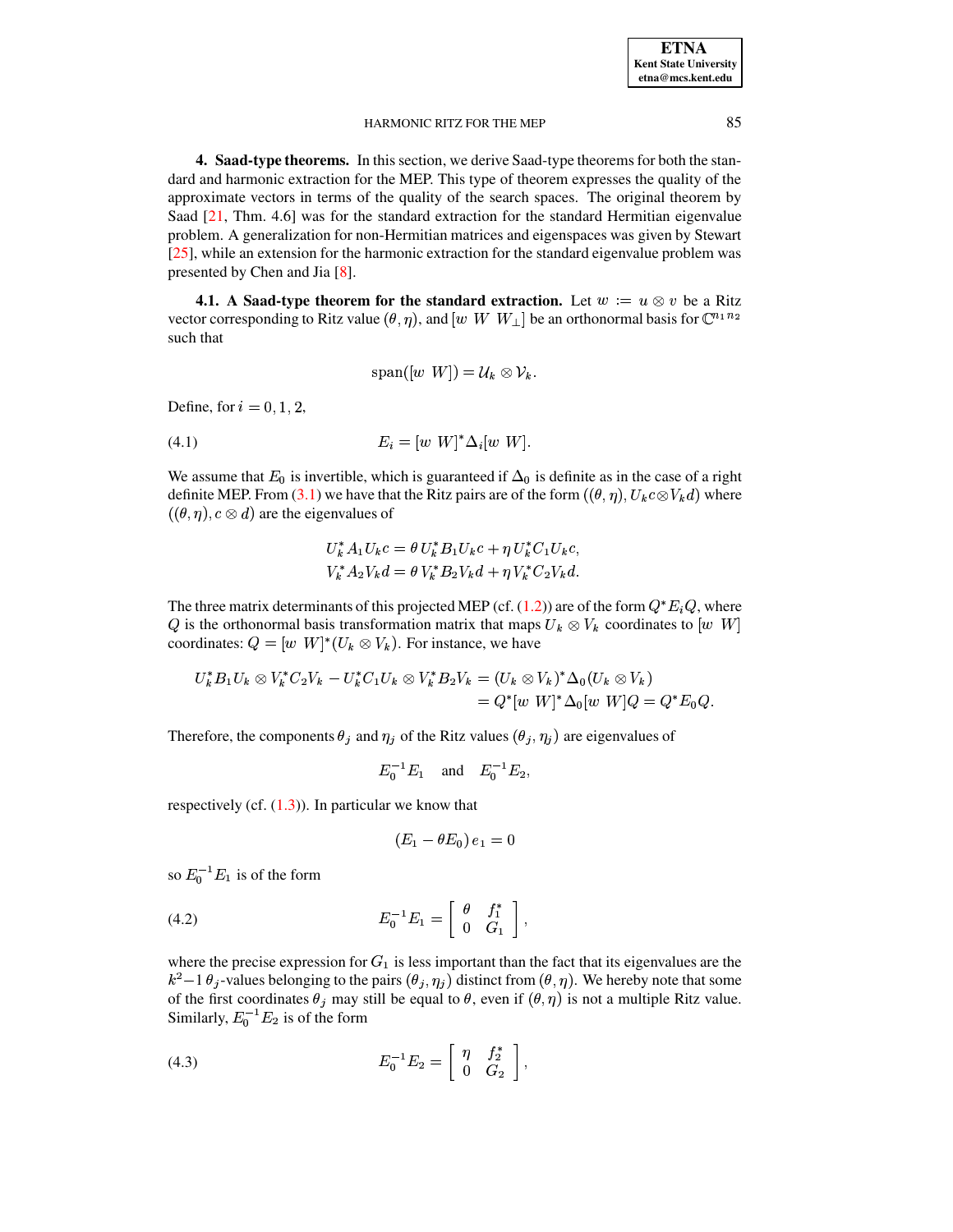where the eigenvalues of  $G_2$  are the  $k^2-1$   $\eta_j$ -values belonging to the pairs  $(\theta_j, \eta_j)$  distinct from  $(\theta, \eta)$ . Using these quantities, we can now prove the following theorem, which extends [21, Thm. 4.6], [25, Thm. 2], and [8, Thm. 3].

<span id="page-5-2"></span>THEOREM 4.1. Let  $((\theta, \eta), u \otimes v)$  be a Ritz pair and  $((\lambda, \mu), x \otimes y)$  an eigenpair. Let  $E_i = [w \ W]^* \Delta_i [w \ W]$  for  $i = 0, 1, 2$  and assume  $E_0$  is invertible. Then

$$
\sin(u\otimes v,\,x\otimes y)\leq \sqrt{1+\frac{\gamma^2}{\delta^2}}\cdot \sin(\mathcal{U}_k\otimes \mathcal{V}_k,\,x\otimes y),
$$

where

$$
\gamma = ||E_0^{-1}|| \cdot \left( ||P_{\mathcal{U}_k \otimes \mathcal{V}_k}(\Delta_1 - \lambda \Delta_0)(I - P_{\mathcal{U}_k \otimes \mathcal{V}_k})||^2 + ||P_{\mathcal{U}_k \otimes \mathcal{V}_k}(\Delta_2 - \mu \Delta_0)(I - P_{\mathcal{U}_k \otimes \mathcal{V}_k})||^2 \right)^{1/2},
$$
  

$$
\delta = \sigma_{\min} \left( \begin{bmatrix} G_1 - \lambda I \\ G_2 - \mu I \end{bmatrix} \right),
$$

and  $P_{\mathcal{U}_k \otimes \mathcal{V}_k}$  is the orthogonal projection onto  $\mathcal{U}_k \otimes \mathcal{V}_k$ .

*Proof.* From  $\Delta_1 z = \lambda \Delta_0 z$ , where as before  $z = x \otimes y$ , we get with a change of variables

$$
[w W W_{\perp}]^*(\Delta_1 - \lambda \Delta_0)[w W W_{\perp}] [a_1 a_2 a_3]^T = 0,
$$

where

$$
[a_1 \ \ a_2 \ \ a_3]^T = [w \ \ W \ \ W_\perp]^* z.
$$

Writing out the first and second (block) equation gives

$$
(E_1 - \lambda E_0) \left[ \begin{array}{c} a_1 \\ a_2 \end{array} \right] = -[w \ W]^* (\Delta_1 - \lambda \Delta_0) W_{\perp} a_3.
$$

Left-multiplying by  $E_0^{-1}$  and using (4.2) yield

$$
\left[\begin{array}{cc} \theta-\lambda & f_1^* \\ 0 & G_1-\lambda I \end{array}\right] \left[\begin{array}{c} a_1 \\ a_2 \end{array}\right] = -E_0^{-1}[w \ W]^*(\Delta_1-\lambda\Delta_0)W_{\perp} a_3.
$$

Hence,

<span id="page-5-0"></span>(4.4) 
$$
||(G_1 - \lambda I) a_2|| \leq ||E_0^{-1}[w \ W]^* (\Delta_1 - \lambda \Delta_0) W_{\perp} a_3||.
$$

Similarly, if we start from  $\Delta_2 z = \mu \Delta_0 z$  and use (4.3), we get the bound

<span id="page-5-1"></span>(4.5) 
$$
\| (G_2 - \mu I) a_2 \| \leq \| E_0^{-1} [w \ W]^* (\Delta_2 - \mu \Delta_0) W_{\perp} a_3 \|.
$$

From  $(4.4)$  and  $(4.5)$  it follows that

$$
\sigma_{\min} \left( \begin{bmatrix} G_1 - \lambda I \\ G_2 - \mu I \end{bmatrix} \right) \|a_2\| \le \left\| \begin{bmatrix} (G_1 - \lambda I) a_2 \\ (G_2 - \mu I) a_2 \end{bmatrix} \right\|
$$
  
\n
$$
\le \left\| \begin{bmatrix} E_0^{-1} [w W]^* (\Delta_1 - \lambda \Delta_0) W_{\perp} a_3 \\ E_0^{-1} [w W]^* (\Delta_2 - \mu \Delta_0) W_{\perp} a_3 \end{bmatrix} \right\|
$$
  
\n
$$
\le \|E_0^{-1}\| \left\| \begin{bmatrix} [w W]^* (\Delta_1 - \lambda \Delta_0) W_{\perp} \\ [w W]^* (\Delta_2 - \mu \Delta_0) W_{\perp} \end{bmatrix} \right\| \|a_3\|.
$$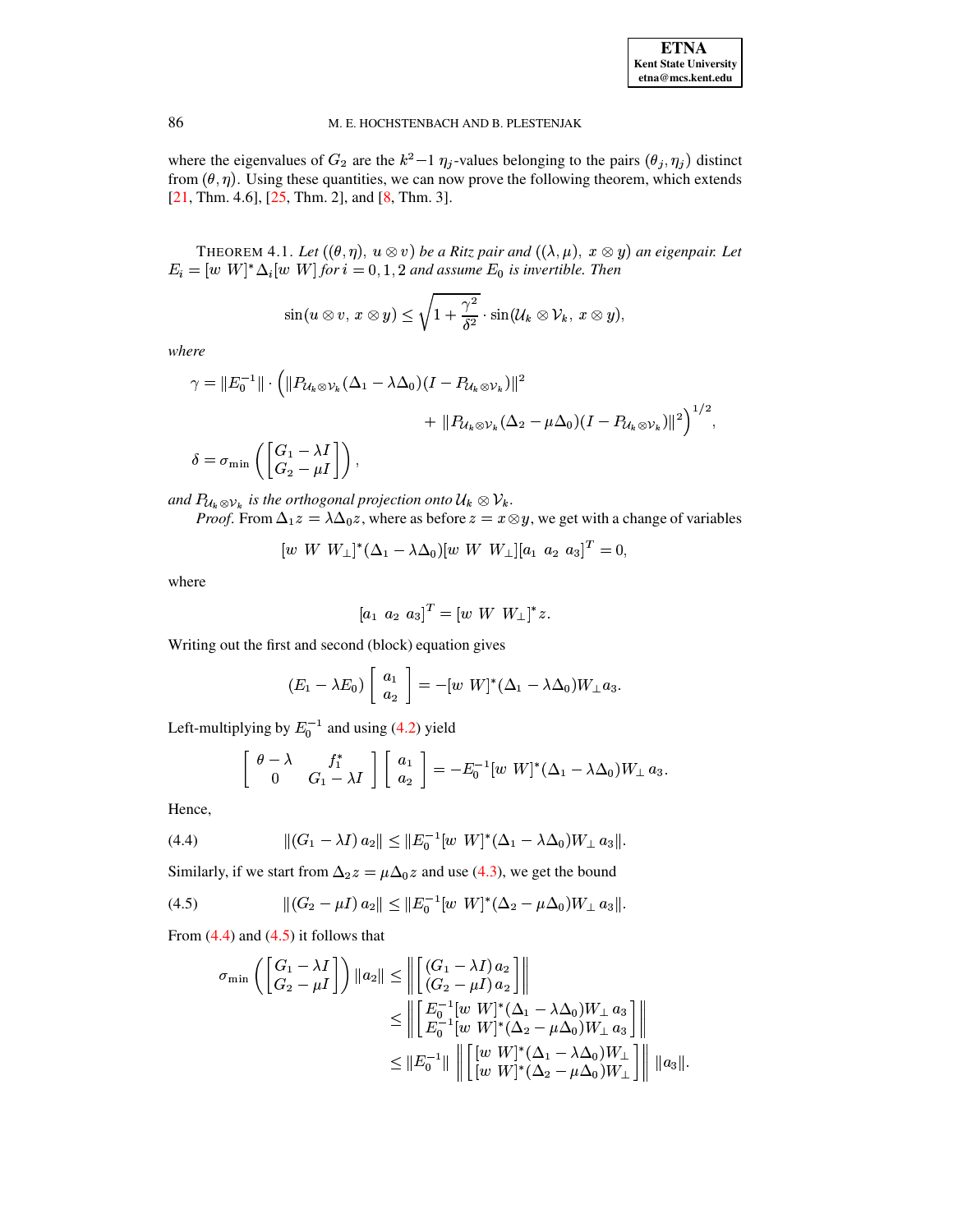This gives us the bound  $||a_2|| \leq (\gamma/\delta) ||a_3||$ .

Since  $||a|| = 1$ , we have that

$$
|a_1|^2 = \cos^2(u \otimes v, x \otimes y),
$$
  
\n
$$
|a_1|^2 + ||a_2||^2 = \cos^2(U_k \otimes V_k, x \otimes y),
$$
  
\n
$$
||a_2||^2 + ||a_3||^2 = 1 - \cos^2(u \otimes v, x \otimes y),
$$
  
\n
$$
||a_3||^2 = 1 - \cos^2(U_k \otimes V_k, x \otimes y)
$$

The result now follows from substituting the bound for  $||a_2||$  in terms of  $||a_3||$  in the expression  $||a_2||^2 + ||a_3||^2.$  $\Box$ 

The significance of the theorem is the following. If  $sin(\mathcal{U}_k \otimes \mathcal{V}_k, x \otimes y) \rightarrow 0$ , we know that  $\sin(u \otimes v, x \otimes y) \rightarrow 0$ , so there is a Ritz vector  $u \otimes v$  converging to the eigenvector  $x \otimes y$ —unless  $\delta$  is zero, which means that  $(\lambda, \mu)$  coincides with one of the Ritz values distinct from  $(\theta, \eta)$ .

4.2. A Saad-type theorem for the harmonic extraction. We have a similar theorem for the harmonic extraction, *mutatis mutandis*, which means that the harmonic extraction is also asymptotically accurate. Define the quantities

$$
\tilde{A}_i = (A_i - \sigma B_i - \tau C_i)^* A_i, \qquad \tilde{\Delta}_0 = \tilde{B}_1 \otimes \tilde{C}_2 - \tilde{C}_1 \otimes \tilde{B}_2, \n\tilde{B}_i = (A_i - \sigma B_i - \tau C_i)^* B_i, \qquad \tilde{\Delta}_1 = \tilde{A}_1 \otimes \tilde{C}_2 - \tilde{C}_1 \otimes \tilde{A}_2, \n\tilde{C}_i = (A_i - \sigma B_i - \tau C_i)^* C_i, \qquad \tilde{\Delta}_2 = \tilde{B}_1 \otimes \tilde{A}_2 - \tilde{A}_1 \otimes \tilde{B}_2.
$$

Let  $\tilde{w} := \tilde{u} \otimes \tilde{v}$  be a harmonic Ritz vector corresponding to the harmonic Ritz value  $(\tilde{\theta}, \tilde{\eta})$ , and let  $[\widetilde{w} \ \widetilde{W} \ W_{\perp}]$  be an orthonormal basis for  $\mathbb{C}^{n_1 n_2}$  such that span $([\widetilde{w} \ \widetilde{W}]) = U_k \otimes V_k$ .

Similar to (4.1), define,  $\widetilde{E}_i = [\widetilde{w} \ \widetilde{W}]^* \widetilde{\Delta}_i [\widetilde{w} \ \widetilde{W}]$  for  $i = 0, 1, 2$ . Then the components  $\widetilde{\theta}_i$ and  $\tilde{\eta}_j$  of the harmonic Ritz values  $(\tilde{\theta}_j, \tilde{\eta}_j)$  are eigenvalues of  $\tilde{E}_0^{-1} \tilde{E}_1$  and  $\tilde{E}_0^{-1} \tilde{E}_2$ , respectively. Since  $(\tilde{E}_1 - \tilde{\theta} \tilde{E}_0) e_1 = 0$  we know that  $\tilde{E}_0^{-1} \tilde{E}_1$  is of the fo

$$
\widetilde{E}_0^{-1}\widetilde{E}_1=\left[\begin{array}{cc} \widetilde{\theta} & \widetilde{f}_1^* \\ 0 & \widetilde{G}_1 \end{array}\right],
$$

where the eigenvalues of  $\tilde{G}_1$  are the  $k^2-1$   $\tilde{\theta}_j$ -values belonging to the pairs  $(\tilde{\theta}_j, \tilde{\eta}_j)$  distinct from  $(\tilde{\theta}, \tilde{\eta})$ . Similarly,  $\tilde{E}_0^{-1} \tilde{E}_2$  is of the form

$$
\widetilde{E}_0^{-1}\widetilde{E}_2=\left[\begin{array}{cc} \widetilde{\eta} & \widetilde{f}_2^* \\ 0 & \widetilde{G}_2 \end{array}\right],
$$

where the eigenvalues of  $\tilde{G}_2$  are the  $k^2-1$   $\tilde{\eta}_j$ -values belonging to the pairs  $(\tilde{\theta}_j, \tilde{\eta}_j)$  distinct from  $(\hat{\theta}, \hat{\eta})$ . Analogous to Theorem 4.1 we can prove the following result.

<span id="page-6-0"></span>THEOREM 4.2. Let  $((\tilde{\theta}, \tilde{\eta}), \tilde{u} \otimes \tilde{v})$  be a harmonic Ritz pair and  $((\lambda, \mu), x \otimes y)$  be an eigenpair. Let  $\widetilde{E}_i = [\widetilde{w} \ \widetilde{W}]^* \Delta_i [\widetilde{w} \ \widetilde{W}]$  for  $i = 0, 1, 2$  and assume  $\widetilde{E}_0$  is invertible. Then

$$
\sin(\widetilde{u}\otimes\widetilde{v},\,x\otimes y)\leq \sqrt{1+\frac{\widetilde{\gamma}^2}{\widetilde{\delta}^2}}\cdot\sin(\mathcal{U}_k\otimes \mathcal{V}_k,\,x\otimes y),
$$

87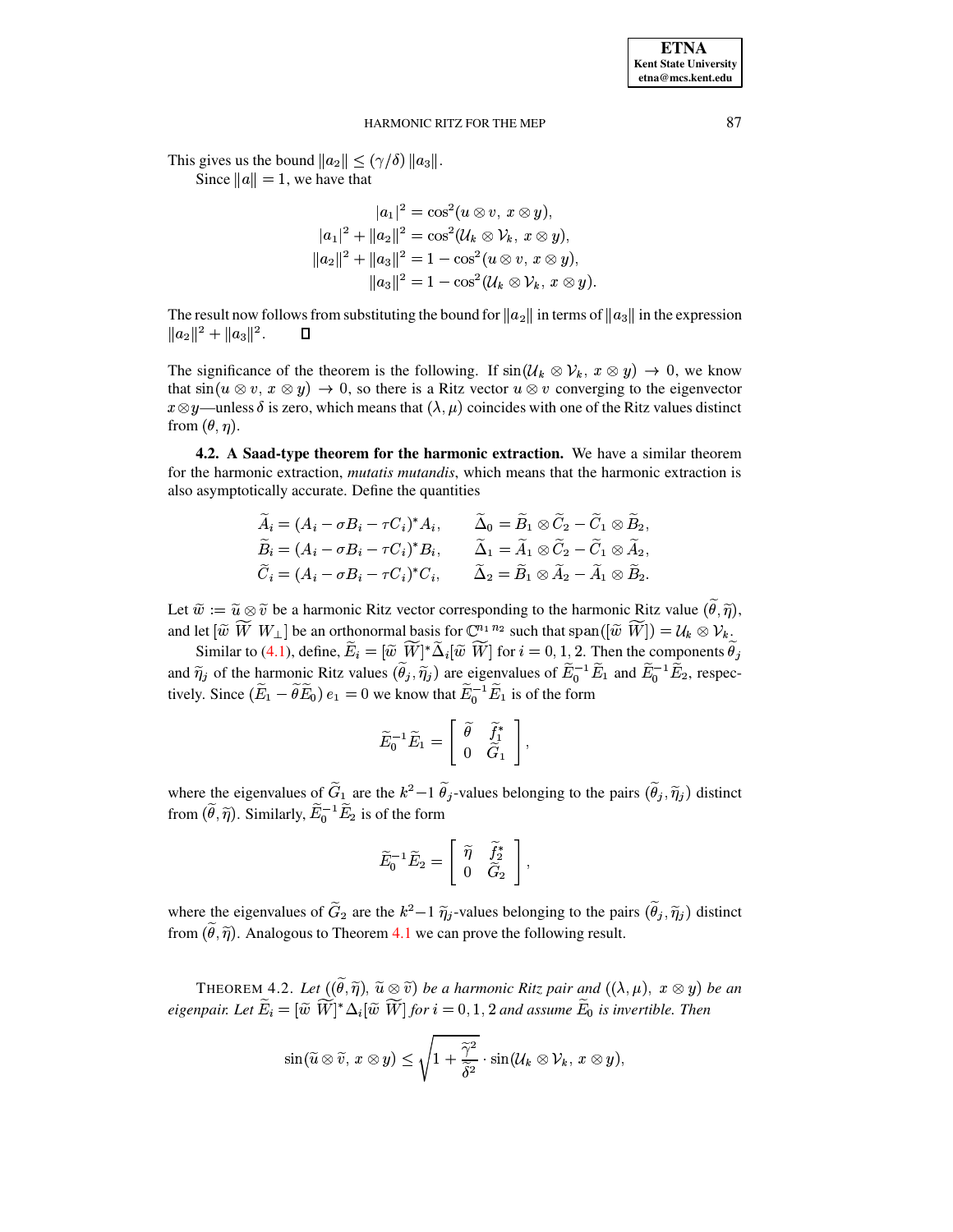where

$$
\widetilde{\gamma} = \|\widetilde{E}_0^{-1}\| \cdot \left( \|P_{\mathcal{U}_k \otimes \mathcal{V}_k}(\widetilde{\Delta}_1 - \lambda \widetilde{\Delta}_0)(I - P_{\mathcal{U}_k \otimes \mathcal{V}_k}) \|^2 + \|P_{\mathcal{U}_k \otimes \mathcal{V}_k}(\widetilde{\Delta}_2 - \mu \widetilde{\Delta}_0)(I - P_{\mathcal{U}_k \otimes \mathcal{V}_k}) \|^2 \right)^{1/2},
$$
  

$$
\widetilde{\delta} = \sigma_{\min} \left( \begin{bmatrix} \widetilde{G}_1 - \lambda I \\ \widetilde{G}_2 - \mu I \end{bmatrix} \right).
$$

This means that if  $\sin(\mathcal{U}_k \otimes \mathcal{V}_k, x \otimes y) \to 0$ , then there is a harmonic Ritz vector  $\tilde{u} \otimes \tilde{v}$ converging to the eigenvector  $x \otimes y$ —unless  $(\lambda, \mu)$  coincides with one of the harmonic Ritz values distinct from  $(\tilde{\theta}, \tilde{\eta})$ .

Comparing Theorems  $(4.1)$  and  $(4.2)$ , we see that both the standard and harmonic extraction are asymptotically accurate: up to the occurrence of multiple (harmonic) Ritz values, they will recognize an eigenvector present in the search space.

<span id="page-7-0"></span>5. Refined extraction for the multiparameter problem. The refined extraction is an alternative approach that minimizes the residual norm over a given search space. It was popularized for the standard eigenvalue problem by Jia  $[15]$ . We now generalize this approach for the MEP.

Given  $\sigma$  and  $\tau$ , for instance a tensor Rayleigh quotient [19] of the form

<span id="page-7-2"></span>(5.1) 
$$
\sigma = \frac{(u \otimes v)^* \Delta_1(u \otimes v)}{(u \otimes v)^* \Delta_0(u \otimes v)} = \frac{(u^* A_1 u)(v^* C_2 v) - (u^* C_1 u)(v^* A_2 v)}{(u^* B_1 u)(v^* C_2 v) - (u^* C_1 u)(v^* B_2 v)} \tau = \frac{(u \otimes v)^* \Delta_2(u \otimes v)}{(u \otimes v)^* \Delta_0(u \otimes v)} = \frac{(u^* B_1 u)(v^* A_2 v) - (u^* A_1 u)(v^* B_2 v)}{(u^* B_1 u)(v^* C_2 v) - (u^* C_1 u)(v^* B_2 v)}
$$

or a target, the refined extraction determines an approximate eigenvector  $\hat{u} \otimes \hat{v}$  by minimizing the residual norms over  $\mathcal{U}_k$  and  $\mathcal{V}_k$ , respectively:

<span id="page-7-1"></span>(5.2) 
$$
\hat{u} = \underset{u \in \mathcal{U}_k, \ \|u\| = 1}{\operatorname{argmin}} \|(A_1 - \sigma B_1 - \tau C_1) u\|,
$$

$$
\hat{v} = \underset{v \in \mathcal{V}_k, \ \|v\| = 1}{\operatorname{argmin}} \|(A_2 - \sigma B_2 - \tau C_2) v\|.
$$

In practice, it is often sensible to take the target in the beginning of the process, and switch to the Rayleigh quotient when the residual norm is under a certain threshold, because this indicates that the Rayleigh quotient is of sufficient quality.

If we always use the same target, then  $(5.2)$  is computationally best determined by two incremental QR-decompositions  $(3.3)$ , followed by singular value decompositions of  $R_1$  and  $R_2$ . If we vary  $\sigma$  and  $\tau$  during the process, then we may incrementally compute QR-like decompositions

$$
\begin{array}{rclcrcl} A_1U_k&=&\widetilde{Q}_1R_{1A},&B_1U_k&=&\widetilde{Q}_1R_{1B},&C_1U_k&=&\widetilde{Q}_1R_{1C},\\ A_2V_k&=&\widetilde{Q}_2R_{2A},&B_2V_k&=&\widetilde{Q}_2R_{2B},&C_2V_k&=&\widetilde{Q}_2R_{2C}, \end{array}
$$

where  $\tilde{Q}_1$  and  $\tilde{Q}_2$  have 3k orthonormal columns and  $R_{1A}$ ,  $R_{1B}$ ,  $R_{1C}$ ,  $R_{2A}$ ,  $R_{2B}$ , and  $R_{2C}$ are  $3k \times k$  matrices. Such decompositions can be computed efficiently with a straightforward generalization of the approach presented in  $[22]$  for the case of two matrices. For each different value of  $\sigma$  and  $\tau$  we then evaluate (5.2) by QR-decompositions of the 3k  $\times$  k matrices  $R_{1A} - \sigma R_{1B} - \tau R_{1C}$  and  $R_{2A} - \sigma R_{2B} - \tau R_{2C}$ , followed by singular value decompositions of  $k \times k$  upper triangular matrices.

88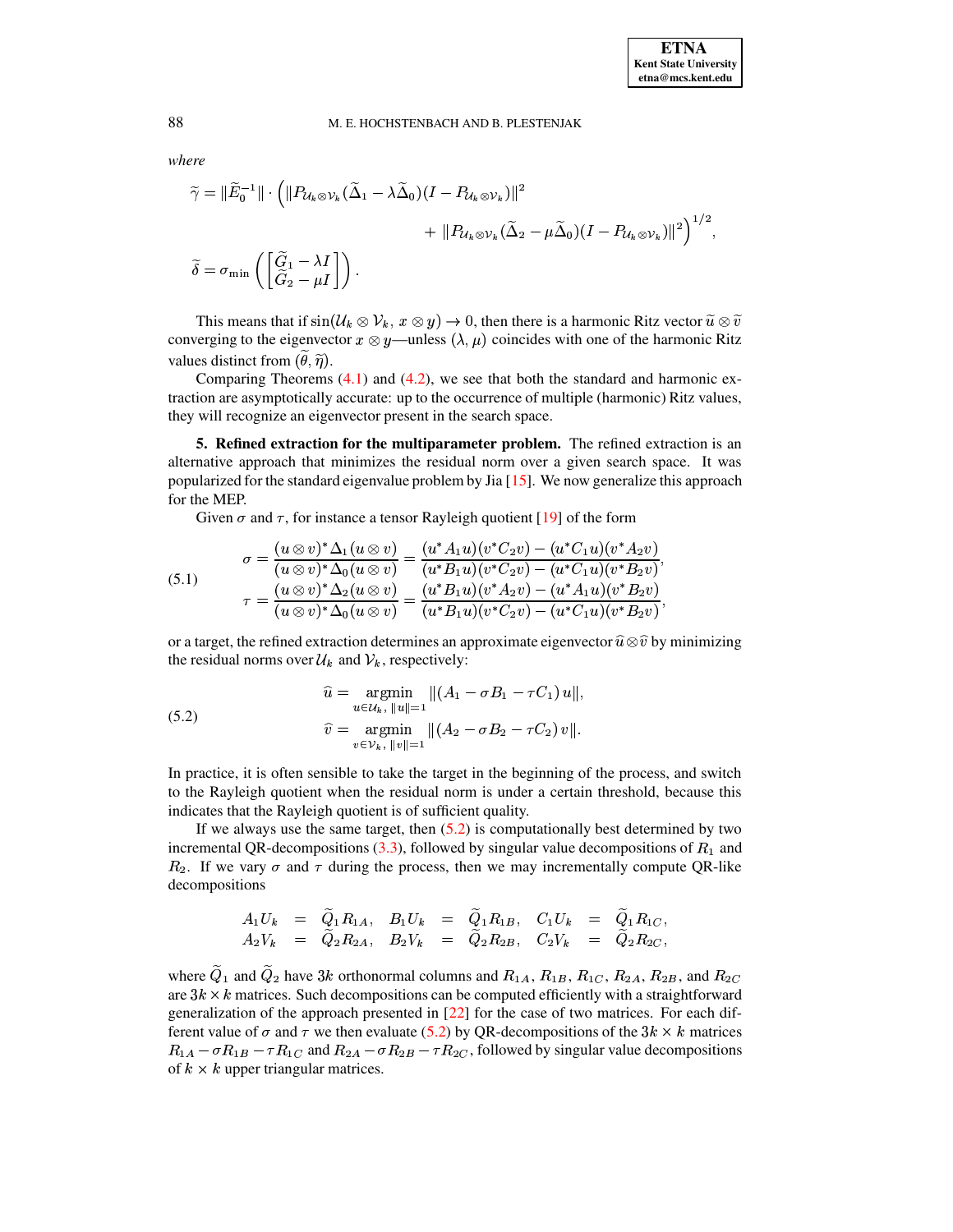The following theorem is a generalization of  $[26, Thm. 4.10]$ .

THEOREM 5.1. For the residuals of the refined Ritz vector  $(5.2)$  we have

$$
||(A_1 - \sigma B_1 - \tau C_1)\hat{u}|| \le \frac{|\lambda - \sigma| ||B_1|| + |\mu - \tau| ||C_1|| + ||(A_1 - \sigma B_1 - \tau C_1)||\sin(\mathcal{U}_k, x)}{\sqrt{1 - \sin^2(\mathcal{U}_k, x)}}
$$
  

$$
||(A_2 - \sigma B_2 - \tau C_2)\hat{v}|| \le \frac{|\lambda - \sigma| ||B_2|| + |\mu - \tau| ||C_2|| + ||(A_2 - \sigma B_2 - \tau C_2)||\sin(\mathcal{V}_k, y)}{\sqrt{1 - \sin^2(\mathcal{V}_k, y)}}
$$

*Proof.* Decompose  $x = \gamma_U x_U + \sigma_U e_U$ , where  $x_U := U U^* x / ||U U^* x||$  is the orthogonal projection of x onto U,  $||x_U|| = ||e_U|| = 1$ ,  $\gamma_U = \cos(\mathcal{U}_k, x)$ , and  $\sigma_U = \sin(\mathcal{U}_k, x)$ . Since  $x_U = (x - \sigma_U e_U)/\gamma_U$ , we have by the definition of a refined Ritz vector (5.2)

$$
||(A_1 - \sigma B_1 - \tau C_1) \hat{u}|| \le ||(A_1 - \sigma B_1 - \tau C_1) x_U||
$$
  
\$\le ||(\lambda - \sigma) B\_1 x + (\mu - \tau) C\_1 x + \sigma\_U (A\_1 - \sigma B\_1 - \tau C\_1) e\_U||/\gamma\_U,\$

from which the first result follows. The derivation of the second result is similar.

Similar to the refined extraction for the standard eigenvalue problem we see that, in contrast to the situation for the standard and harmonic extraction methods (Theorems 4.1 and 4.2), the conditions  $sin(\mathcal{U}_k, x) \rightarrow 0$  and  $sin(\mathcal{V}_k, y) \rightarrow 0$  are no longer sufficient for convergence of the refined vectors to eigenvectors; we also need  $\sigma \to \lambda$  and  $\tau \to \mu$ .

Recall from Theorem 4.1 that if an eigenvalue is simple, then  $sin(\mathcal{U}_k, x) \rightarrow 0$  and  $\sin(\mathcal{V}_k, y) \rightarrow 0$  imply that there is a Ritz vector converging to the eigenvector corresponding to that eigenvalue. From this follows in turn that the Ritz value converges to the eigenvalue; see, e.g.,  $[11]$ . Therefore, if we are prepared to accept additional computational costs by varying  $\sigma$  and  $\tau$  and asymptotically take the Ritz value as shifts, the refined Ritz vector will converge to the eigenvector if the eigenvalue is simple and  $sin(\mathcal{U}_k, x) \rightarrow 0$  and  $sin(\mathcal{V}_k, y) \rightarrow 0$ .

<span id="page-8-1"></span><span id="page-8-0"></span>6. Numerical experiments. The numerical results in this section were obtained with Matlab 7.0.

EXAMPLE 6.1. In the first example we consider a random right definite two-parameter eigenvalue problems with known eigenpairs, which enables us to check the obtained results. We take

$$
A_i = S_i F_i S_i^*, \quad B_i = S_i G_i S_i^*, \quad C_i = S_i H_i S_i^*,
$$

where  $F_i$ ,  $G_i$ , and  $H_i$  are diagonal matrices and  $S_i$  are banded matrices generated in Matlab by  $2*$  speye (1000) + triu (tril (sprandn(1000, 1000, d), b), -b), where d is the density and b is the bandwidth for  $i = 1, 2$ . We select the diagonal elements of  $F_1, F_2, G_2$ , and  $H_1$  as normally distributed random numbers with mean zero, variance one and standard deviation one, and the diagonal elements of  $G_1$  and  $H_2$  as normally distributed random numbers with mean 5, variance one and standard deviation one. In this way, the problem is right definite and the eigenvalues can be computed exactly from diagonal elements of  $F_i$ ,  $G_i$ , and  $H_i$ , see [11] for details.

We are interested in approximating the innermost eigenpair  $((\lambda,\mu), x \otimes y)$ , i.e., the pair for which the eigenvalue  $(\lambda, \mu)$  is closest to the arithmetic mean of the eigenvalues. For the search subspace U we take the span of  $\tilde{x}$ , which is a perturbation of the eigenvector component x, and nine additional random vectors. The search space  $\mathcal V$  is formed similarly.

89

 $\Box$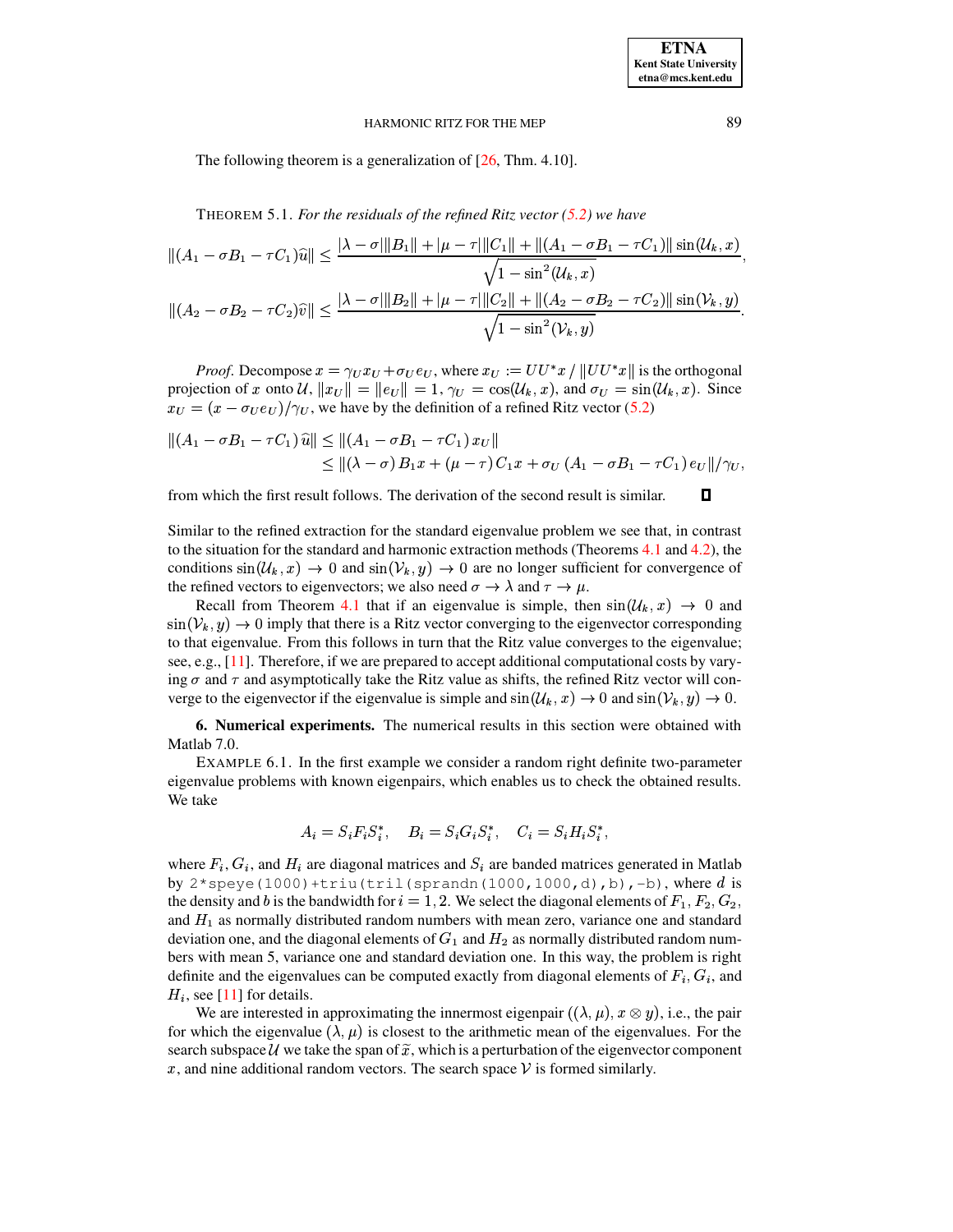We test with different perturbations which affect the quality of the 10-dimensional search spaces  $U$  and  $V$ . We compare the approximations for the innermost eigenpair obtained from the standard and the harmonic extraction. The results are in Table [6.1.](#page-9-0) Let  $(\theta, \eta)$  be a standard or harmonic Ritz value that approximates  $(\lambda, \mu)$  and let  $u \otimes v$  be the corresponding standard or harmonic Ritz vector. The rows in Table [6.1](#page-9-0) are:

- subspace:  $\angle(x \otimes y, \mathcal{U} \otimes \mathcal{V})$ , the angle between the exact eigenvector  $x \otimes y$  and the search subspace  $\mathcal{U} \otimes \mathcal{V}$ ; this quantity indicates the best result any extraction method can obtain.
- *vector*:  $\angle(u \otimes v, x \otimes y)$ , the angle between the exact eigenvector and the (harmonic) Ritz vector.
- value:  $(|\lambda \theta|^2 + |\mu \eta|^2)^{1/2}$ , the difference between the (harmonic) Ritz value  $(\theta, \eta)$  and the exact eigenvalue  $(\lambda, \mu)$ .
- <sup>|</sup> *residual*: the norm of the residual of the (harmonic) Ritz pair

$$
\left(\|(A_1-\theta B_1-\eta C_1)\,u\|^2+\|(A_2-\theta B_2-\eta C_2)\,v\|^2\right)^{1/2}.
$$

- RQ *value*: the difference between the Rayleigh quotient [\(5.1\)](#page-7-2) of the (harmonic) Ritz vector and the exact eigenvalue  $(\lambda, \mu)$ . Note that for the standard extraction this is the same as the *value* column and therefore omitted.
- *RQ residual*: the norm of the residual

$$
\left(\|(A_1-\theta B_1-\eta C_1) u\|^2+\|(A_2-\theta B_2-\eta C_2) v\|^2\right)^{1/2},\right.
$$

where we take the Rayleigh quotient of the (harmonic) Ritz vector instead of the (harmonic) Ritz value. Note that for the standard extraction this is the same as the *residual* column.

- *refined vector*:  $\angle(\widehat{u} \otimes \widehat{v}, x \otimes y)$ , the angle between the exact eigenvector and the refined vector  $\hat{u} \otimes \hat{v}$ , which minimizes [\(5.2\)](#page-7-1) with the Ritz value, respectively with the Rayleigh quotient of the harmonic Ritz vector as shift.
- <sup>|</sup> *refined residual*: the norm of the residual

$$
\left( \|(A_1 - \theta B_1 - \eta C_1) \,\widehat{u}\|^2 + \|(A_2 - \theta B_2 - \eta C_2) \,\widehat{v}\|^2 \right)^{1/2},
$$

where we take the Ritz value, respectively the Rayleigh quotient of the harmonic Ritz vector for  $({\theta}, {\eta})$ , and the refined vector  $\widehat{u} \otimes \widehat{v}$ .  $\blacksquare$ 

TABLE 6.1

<span id="page-9-0"></span>A comparison of the standard and harmonic extraction from three different subspaces for a right definite two*parameter* eigenvalue problem.

| $\ldots$         |          |                                           |          |                                           |                                           |           |  |
|------------------|----------|-------------------------------------------|----------|-------------------------------------------|-------------------------------------------|-----------|--|
|                  |          | $b = 50, d = 0.02$<br>subspace $= 3.6e-3$ |          | $b = 40, d = 0.03$<br>subspace $= 4.0e-5$ | $b = 50, d = 0.03$<br>subspace $= 4.2e-7$ |           |  |
|                  | standard | harmonic                                  | standard | harmonic                                  | standard                                  | harmonic  |  |
| vector           | $1.9e-2$ | $4.4e-3$                                  | $3.7e-4$ | $4.2e-5$                                  | $1.6e-6$                                  | $4.3e-7$  |  |
| value            | $1.2e-5$ | $2.0e-2$                                  | $1.2e-8$ | $4.0e-5$                                  | $2.5e-14$                                 | $1.4e-8$  |  |
| residual         | $1.4e-1$ | $1.8e-1$                                  | $2.6e-3$ | $4.2e-4$                                  | $1.2e-5$                                  | $3.0e-6$  |  |
| RO value         |          | $4.6e-6$                                  |          | 8.8e-9                                    |                                           | $1.5e-14$ |  |
| RO residual      |          | $3.4e-2$                                  |          | $3.9e-4$                                  |                                           | $3.0e-6$  |  |
| refined vector   | $3.8e-3$ | $3.8e-3$                                  | $4.1e-5$ | $4.1e-5$                                  | $4.3e-7$                                  | $4.3e-7$  |  |
| refined residual | $3.1e-2$ | $3.1e-2$                                  | $3.9e-4$ | $3.9e-4$                                  | $3.0e-6$                                  | $3.0e-6$  |  |

From Table [6.1](#page-9-0) we see that the harmonic extraction returns eigenvector approximations that are almost optimal, i.e., they are very close to the orthogonal projections of the exact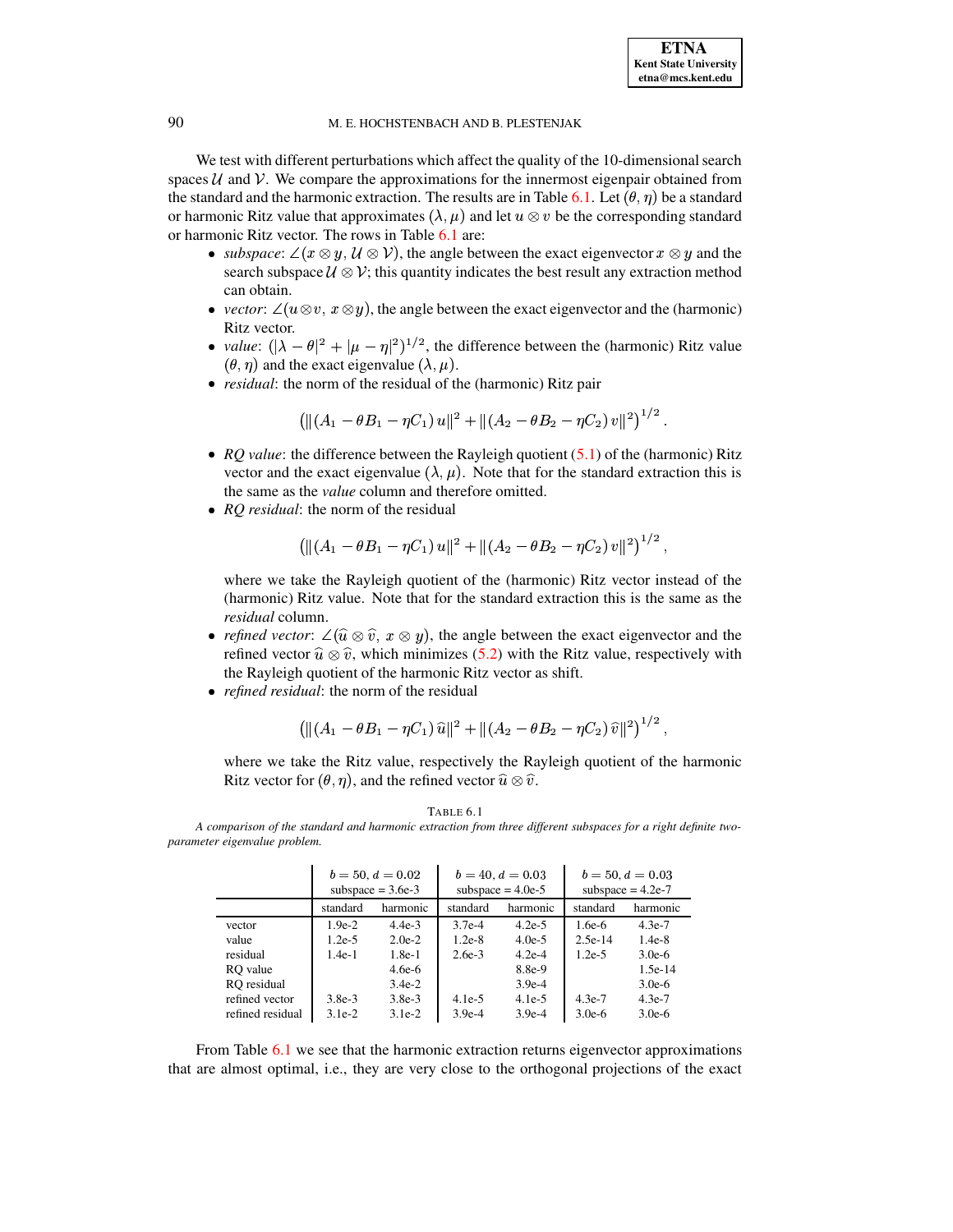eigenvectors onto the search subspace. On the other hand, as is also usual for the standard eigenvalue problem, the harmonic Ritz values are less favorable approximations to the exact eigenvalues than the Ritz values. However, if we use the harmonic Ritz vector with its tensor Rayleigh quotient as approximation to the eigenvalue, we get better approximations and smaller residuals than in the standard extraction.

If we apply the refined extraction, where we take the Rayleigh quotient for the approximation of the eigenvalue, we can further improve the results. The improvement is substantial for the standard extraction but small for the harmonic extraction. Results after the refined extraction do not differ much, regardless whether we start with the standard or the harmonic extraction.

<span id="page-10-1"></span>EXAMPLE 6.2. In the second example we take a random non right definite two-parameter eigenvalue problem of the same dimensions as in Example [6.1.](#page-8-1) Here we select the diagonal elements of  $F_1$ ,  $F_2$ ,  $G_1$ ,  $G_2$ ,  $H_1$ , and  $H_2$  as complex numbers where both the real and the imaginary part are uniformly distributed random numbers from the interval  $(-0.5, 0.5)$ . Table [6.2](#page-10-0) contains the results of similar numerical experiments as in Example [6.1.](#page-8-1)

| TABLE 6. |  |
|----------|--|
|----------|--|

<span id="page-10-0"></span>A comparison of the standard and harmonic extraction from three different subspaces for a non right definite *two-parameter eigenvalue problem.*

|                  |          | $b = 50, d = 0.02$<br>subspace $= 2.6e-3$ |          | $b = 40, d = 0.03$<br>subspace $= 4.8e-5$ | $b = 50, d = 0.03$<br>subspace $= 5.0e-7$ |          |  |
|------------------|----------|-------------------------------------------|----------|-------------------------------------------|-------------------------------------------|----------|--|
|                  | standard | harmonic                                  | standard | harmonic                                  | standard                                  | harmonic |  |
| vector           | $7.4e-3$ | $2.6e-3$                                  | $1.8e-4$ | $4.9e-5$                                  | $1.0e-5$                                  | 5.1e-7   |  |
| value            | $2.7e-3$ | $1.5e-4$                                  | $4.9e-5$ | 4.7e-6                                    | $1.4e-6$                                  | $4.1e-8$ |  |
| residual         | $1.8e-2$ | $5.8e-3$                                  | $4.5e-4$ | $1.3e-4$                                  | $2.9e-5$                                  | $1.5e-6$ |  |
| RO value         |          | $3.0e-3$                                  |          | $3.8e-5$                                  |                                           | $1.6e-6$ |  |
| RO residual      |          | $7.5e-3$                                  |          | $1.3e-4$                                  |                                           | $3.1e-6$ |  |
| refined vector   | $2.6e-3$ | $2.6e-3$                                  | $4.9e-5$ | $4.9e-5$                                  | $5.1e-7$                                  | 5.1e-7   |  |
| refined residual | $7.2e-3$ | $7.5e-3$                                  | $1.4e-4$ | $1.3e-4$                                  | $3.2e-6$                                  | $3.1e-6$ |  |

As in the previous example, the harmonic extraction returns almost optimal eigenvector approximations which are clearly better than the results of the standard extraction. Since this problem is non right definite, the error in the tensor Rayleigh quotient is linear in the eigenvector approximation error, compared to quadratic for the right definite problem in the previous example; see [\[11\]](#page-15-7). Again, we can improve the results using the refined extraction, in particular those of the standard extraction.

<span id="page-10-2"></span>EXAMPLE 6.3. We take the right definite examples from Example [6.1](#page-8-1) with density  $d = 0.01$  and bandwidth  $b = 80$ . We compare the eigenvalues obtained by the Jacobi– Davidson method [\[11\]](#page-15-7) where we apply the standard and harmonic extraction, respectively. We start with the same initial vectors and we test various numbers of inner GMRES steps for approximately solving the correction equation. We use the second order correction equation with the oblique projections, for the details see  $[11]$ . The maximum dimension of the search spaces is 14, after which we restart with three-dimensional spaces.

For the target  $({\sigma}, {\tau})$  we take the arithmetic mean of the eigenvalues. In the extraction phase the standard or harmonic Ritz value is selected that is closest to a given target. Subsequently, we take the corresponding eigenvector approximation and take its tensor Rayleigh quotient as an approximate eigenvalue. As one can see in Examples [6.1](#page-8-1) and [6.2,](#page-10-1) this gives a better approximation for the eigenvalue when we use the harmonic extraction, whereas it–naturally–does not change the eigenvalue approximation in the standard extraction.

We compute 100 eigenvalues, where we note that with a total number of  $10^6$  eigenvalues this problem cannot be considered a toy problem. The criterion for the convergence is that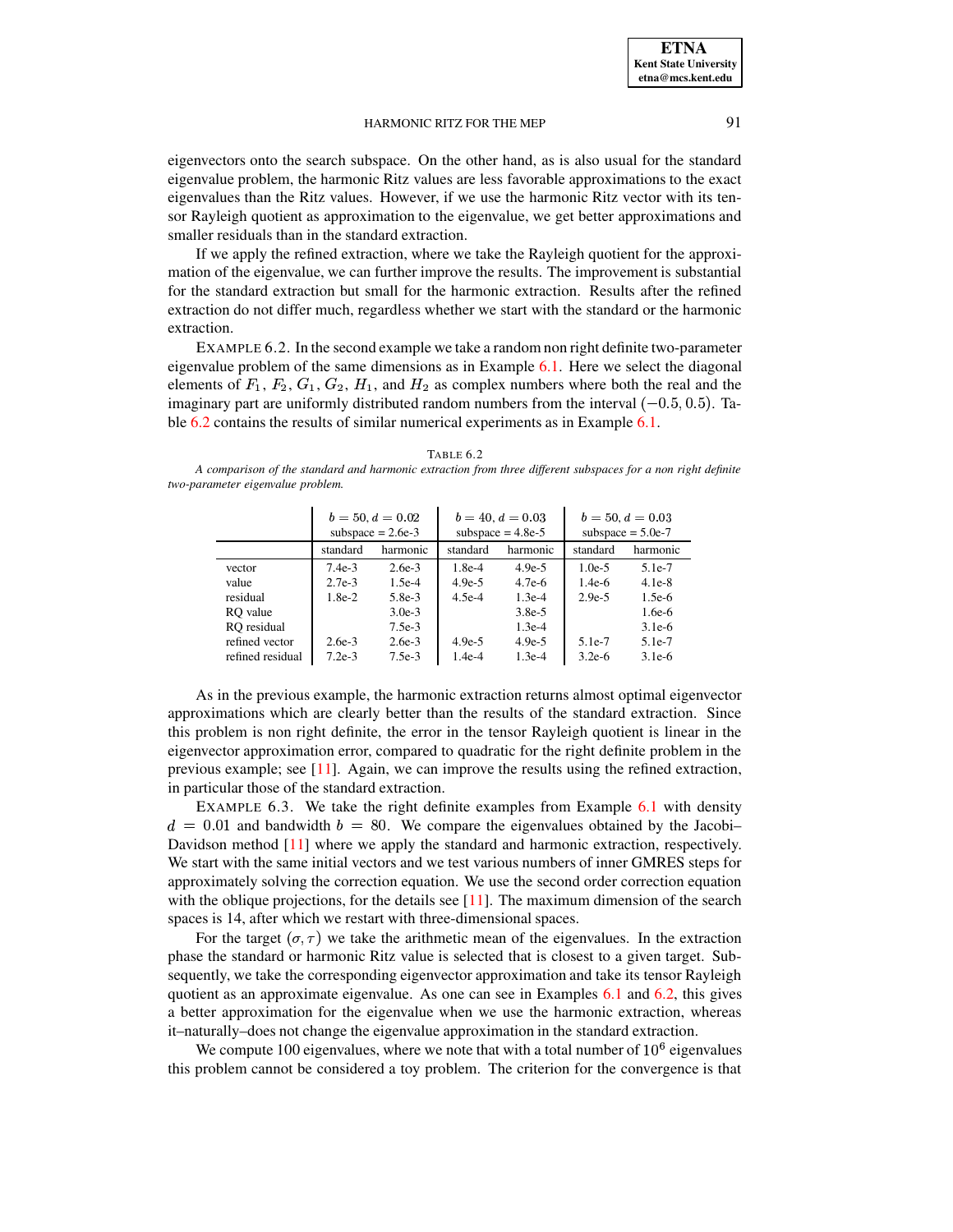the norm of the residual is below  $5 \cdot 10^{-7}$ . In the correction equation we use preconditioning with an incomplete LU factorization of the matrix  $A_i - \sigma B_i - \tau C_i$  with a drop tolerance  $10^{-3}$  for  $i = 1, 2$ .

If we use the standard extraction, then in each outer iteration the projected problem is right definite and we solve it using the algorithm in [\[24\]](#page-15-2). If we use the harmonic extraction, then the projected problem  $(3.4)$  is not definite. We could solve it with the method described in  $[10]$  using the QZ algorithm on  $(1.3)$ , but experiments showed that we obtain very similar results by applying a cheaper but possibly unstable approach where we first solve one of the projected generalized eigenvalue problems  $(1.3)$  by solving the eigenvalue problem  $\tilde{\Delta}_1^-\tilde{\Delta}_1z = \lambda z$ , where  $\tilde{\Delta}_0$  and  $\tilde{\Delta}_1$  are the projected  $\Delta_0$  and  $\Delta_1$ , and then insert the vector z in the second equation in order to obtain  $\mu$ . All of the above methods require  $\mathcal{O}(k^6)$  flops to solve the projected two-parameter eigenvalue problem, where  $k$  is the size of the search spaces.

The values in Table [6.3](#page-11-0) are:

- *iter*: the number of outer iterations,
- <sup>|</sup> *time*: time in seconds,
- <sup>|</sup> *in 50, in 100*: the number of the computed eigenvalues that are among the 50 and 100 closest eigenvalues to the target, respectively.

| Table 6.3 |  |
|-----------|--|
|-----------|--|

<span id="page-11-0"></span>Comparison of the standard and harmonic extraction for the JD type method for a right definite two-parameter *eigenvalue problem.*

|              |      |      | Standard |        | Harmonic |      |           |        |
|--------------|------|------|----------|--------|----------|------|-----------|--------|
| <b>GMRES</b> | iter | time | in $50$  | in 100 | iter     | time | $\sin 50$ | in 100 |
| 4            | 2002 | 290  | 50       | 94     | 799      | 192  | 50        | 91     |
| 8            | 876  | 144  | 49       | 96     | 346      | 98   | 50        | 97     |
| 16           | 347  | 80   | 50       | 95     | 127      | 50   | 49        | 85     |
| 32           | 277  | 89   | 50       | 93     | 149      | 86   | 50        | 91     |
| 64           | 276  | 105  | 50       | 91     | 137      |      | 47        | 75     |

The results in Table [6.3](#page-11-0) show that the harmonic extraction is faster and only slightly less accurate than the standard extraction. Solving the projected problems is more expensive for the harmonic extraction because they are not right definite, as opposed to the projected problems in the standard extraction. However, as the harmonic extraction requires far fewer outer iterations, it computes the eigenvalues faster than the standard extraction. On the other hand, the standard extraction returns a bit more accurate results, for instance, in all cases we get all 50 closest eigenvalues to the target. Both methods are suitable for this right definite two-parameter eigenvalue problem and based on the results we give the harmonic extraction a slight preference over the standard extraction.

We also applied the refined extraction, but in spite of the results in Tables [6.1](#page-9-0) and [6.2,](#page-10-0) the experiments did not show advantages of the refined extraction. We do not report the results but we note that the refined method is more expensive and usually requires more outer iterations. As these remarks also apply to the remaining numerical examples in this section, we excluded the refined approach in the following.

As one can see in the next example, the difference between the standard and the harmonic extraction may be much more in favor of the harmonic extraction when we consider a non definite two-parameter eigenvalue problem.

EXAMPLE 6.4. In this example we take a random non right definite two-parameter eigenvalue problem with matrices of size  $1000 \times 1000$  from Example [6.2](#page-10-1) with density  $d = 0.01$  and bandwidth  $b = 80$ . We perform similar experiments as in Example [6.3,](#page-10-2) the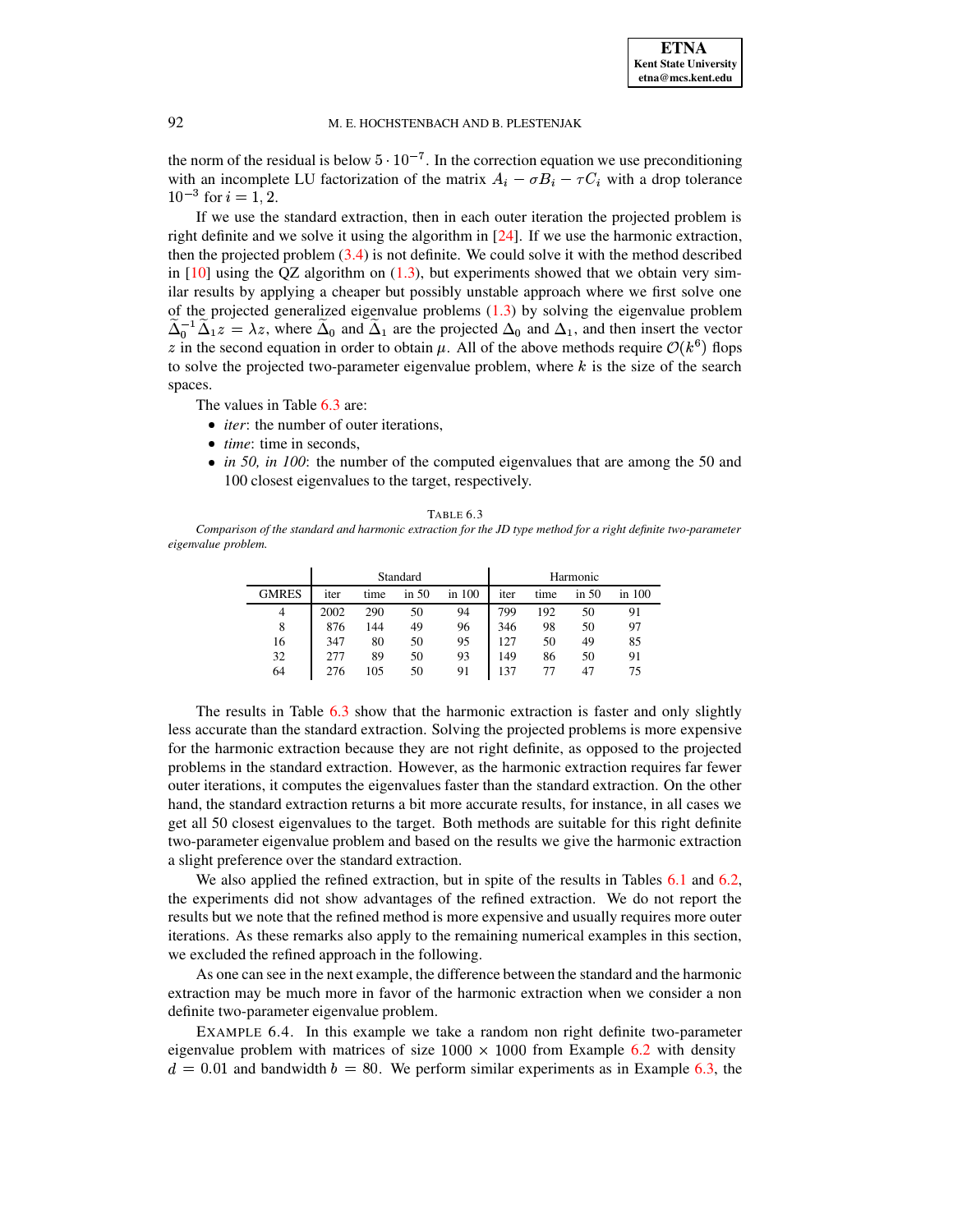only difference is that now we use the two-sided Ritz extraction as well. As discussed in [\[10\]](#page-15-1), this is a natural approach when we have a non definite two-parameter eigenvalue problem.

We limit the computation to 2500 outer iterations or to 50 extracted eigenvalues. Neither the one-sided standard nor the two-sided standard extraction is able to compute the required number of eigenvalues in the prescribed number of outer iterations (therefore, we omit the number of iterations and the cpu time for these methods). This is not an issue for the harmonic extraction which is a clear winner in this example. The results are presented in Table [6.4.](#page-12-0)

<span id="page-12-0"></span>

| <b>TABLE 6.4</b>                                                                                      |  |
|-------------------------------------------------------------------------------------------------------|--|
| Comparison of one-sided standard, two-sided standard, and harmonic extraction methods for the JD type |  |
| method for a non right definite two-parameter eigenvalue problem.                                     |  |

|              |      | One-sided standard |       |      | Two-sided standard |       | Harmonic |      |           |           |         |
|--------------|------|--------------------|-------|------|--------------------|-------|----------|------|-----------|-----------|---------|
| <b>GMRES</b> | eigs | in 10              | in 30 | eigs | $\sin 10$          | in 30 | iter     | time | $\sin 10$ | $\sin 30$ | in $50$ |
| 4            | Q    | Q                  | Q     | 8    | 8                  | 8     | 594      | 272  | 10        | 30        | 47      |
| 8            |      | 10                 | 17    | 12   | 9                  | 12    | 226      | 119  | 10        | 30        | 46      |
| 16           | 19   | 10                 | 19    | 19   | 10                 | 19    | 106      | 73   | 10        | 30        | 44      |
| 32           | 20   | 10                 | 20    | 22   | 10                 | 22    | 89       | 87   | 10        | 29        | 40      |
| 64           | 22   | 10                 | 22    | 30   | 10                 | 29    | 93       | 18   | 10        | 28        | 40      |

Figure [6.1](#page-12-1) shows the convergence graphs for the two-sided extraction (a) and the harmonic extraction (b) for the first 40 outer iterations, in both cases we take 8 GMRES steps in the inner iteration. One can see that the convergence is more erratic when we use the standard extraction and smoother (almost monotonous) if we use the harmonic extraction.



FIG. 6.1. *Comparison of convergence using the two-sided Ritz extraction (a) and the harmonic extraction (b).*

<span id="page-12-2"></span><span id="page-12-1"></span>EXAMPLE 6.5. Using the same non right definite problem as in Example [6.3](#page-10-2) we test how many eigenvalues can we extract with a limited number of matrix-vector multiplications, i.e., we fix the product of inner and outer iterations. The limit is 3200.

TABLE 6.5 *Eigenvalues obtained using the harmonic extraction and 3200 inner iterations.*

| GMRES | all | in $25$ | in 50 | time (sec) |
|-------|-----|---------|-------|------------|
|       | 59  | 25      | 50    | 358        |
| 8     | 68  | 25      | 50    | 213        |
| 16    | 75  | 25      | 49    | 141        |
| 32    | 52  | 24      | 40    | 97         |
| 64    | 24  | 18      | 21    | 58         |

The results in Table [6.5](#page-12-2) show that for a low number of inner iterations we get fewer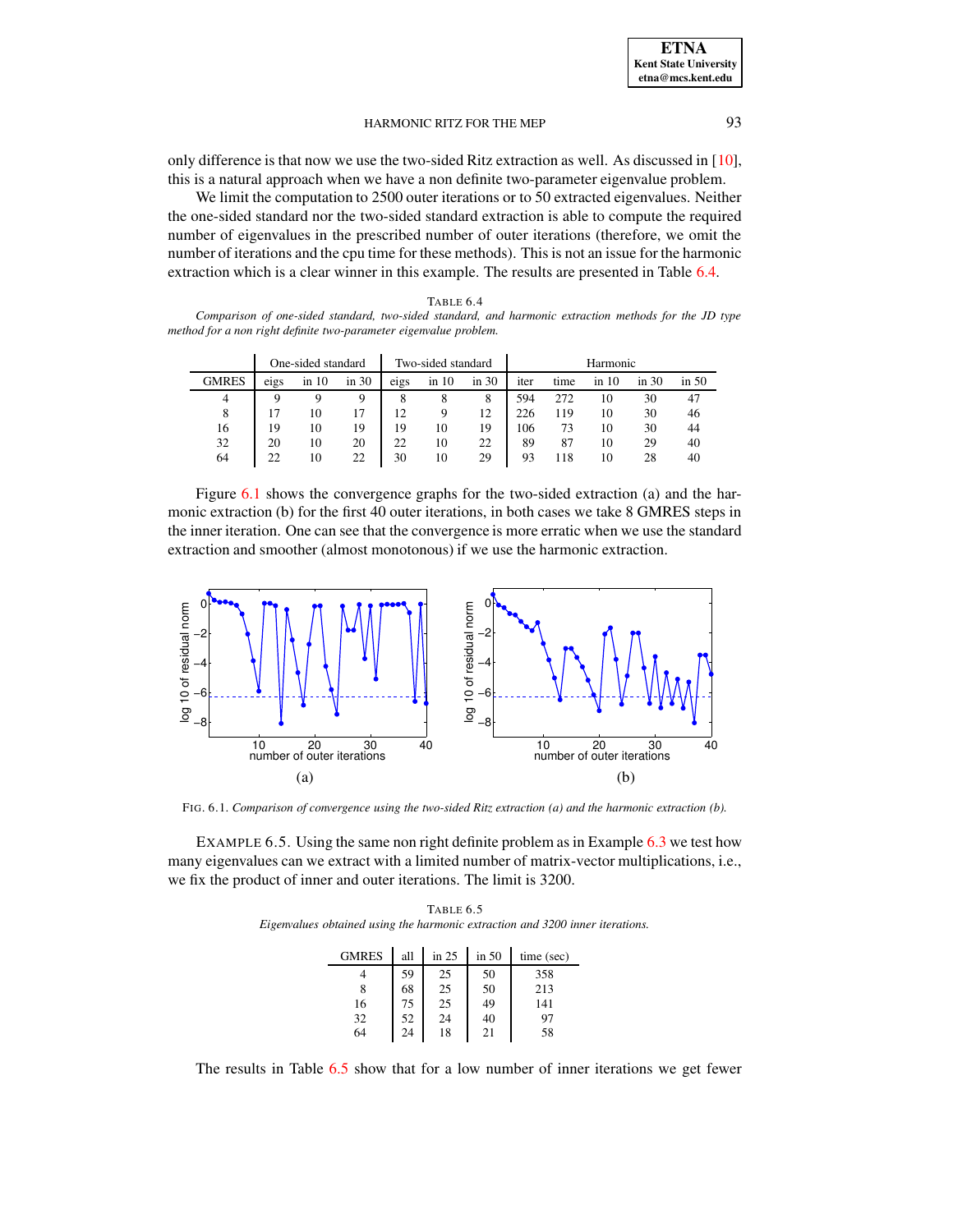eigenvalues and spend more time, but the possibility to compute an unwanted eigenvalue is smaller. If we use more inner iterations we get many unwanted eigenvalues, but spend less time. The optimal combination is to take a moderate number of inner iterations, in this example this would be between 16 and 32 inner steps.

Besides the matrix-vector multiplications, the most time consuming operation is to solve the projected low-dimensional two-parameter eigenvalue problem in each outer step. If the search spaces are of size k, then we need  $O(k^6)$  flops to solve these projected problems. Since this is relatively expensive compared to the work for the matrix-vector multiplications, it is a good idea to use several GMRES steps (but not too many to avoid convergence to an unwanted eigenvalue) to try to reduce the number of outer iterations.

EXAMPLE 6.6. In this example we take a non right definite two-parameter eigenvalue problem where  $A_i, B_i$ , and  $C_i$  are random complex banded matrices of size  $500 \times 500$  generated by the Matlab command

M=sparse(triu(tril(randn(500)+i\*randn(500),5),-5)); where M is respectively equal to  $A_1, B_1, C_1, A_2, B_2$ , and  $C_2$ .

|              | One-sided standard |      |          | Two-sided standard |      |          | Harmonic |      |      |           |
|--------------|--------------------|------|----------|--------------------|------|----------|----------|------|------|-----------|
| <b>GMRES</b> | eigs               | time | $\sin 5$ | eigs               | time | $\sin 5$ | iter     | time | in 5 | $\sin 10$ |
|              |                    | 347  | 0        |                    | 463  | 3        | 683      | 253  |      | 10        |
| 8            | $\theta$           | 417  | $\theta$ | 3                  | 559  | 3        | 730      | 308  |      |           |
| 16           |                    | 544  | $\theta$ | 4                  | 791  |          | 244      | 134  |      |           |
| 32           |                    | 626  |          |                    | 1204 | 4        | 343      | 280  |      |           |
| 64           |                    | 668  |          |                    | 1286 |          | 515      | 255  |      |           |

<span id="page-13-1"></span>TABLE 6.6 *Comparison of standard and harmonic extraction for a non right definite two-parameter eigenvalue problem.*

We look for the eigenvalues closest to the origin and for a preconditioner we take  $M_i = A_i$  for  $i = 1, 2$ . We limit the computation to 1000 outer iteration or 15 extracted eigenvalues.

From the results in Table [6.6](#page-13-1) one can see clearly that the harmonic extraction extracts more eigenvalues than the standard extraction. Both the one-sided and the two-sided standard Ritz extraction fail to compute 15 eigenvalues in 1000 outer iterations; therefore, the number of iterations is displayed only for the harmonic extraction, the number of iterations for both the one-sided and two-sided Ritz extraction is 1000. The one-sided standard extraction is particularly poor in view of the fact that it manages to compute at most one eigenvalue. The two-sided Ritz extraction computes more eigenvalues, but falls considerably short of the required 15. For this example the harmonic extraction is clearly the suggested method.

EXAMPLE 6.7. We take the two-parameter eigenvalue problem from Example 8.4 in [\[10\]](#page-15-1). The problem is non right definite and the matrices are of size  $1000 \times 1000$ . We used this problem in [\[10\]](#page-15-1) to demonstrate that the two-sided Ritz extraction may give better results than the one-sided standard extraction. We limit the computation to 500 outer iterations or 30 extracted eigenvalues. For the target we take the arithmetic mean of the eigenvalues.

The results in Table [6.7](#page-14-7) show that the harmonic extraction is a substantial improvement to the standard extraction. As in the previous example, both the one-sided and two-sided Ritz extraction fail to compute the required number of eigenvalues in the available number of outer iterations. The number of iterations is displayed in Table [6.7](#page-14-7) only for the harmonic extraction, the number of iterations for one-sided and two-sided Ritz extraction is 500.

<span id="page-13-0"></span>**7. Conclusions.** It was observed in [\[11\]](#page-15-7) that the multiparameter eigenvalue problem is a challenge, especially with respect to the task of finding interior eigenvalues. The concept of a harmonic extraction technique for the MEP was left as an open question, and dealt with in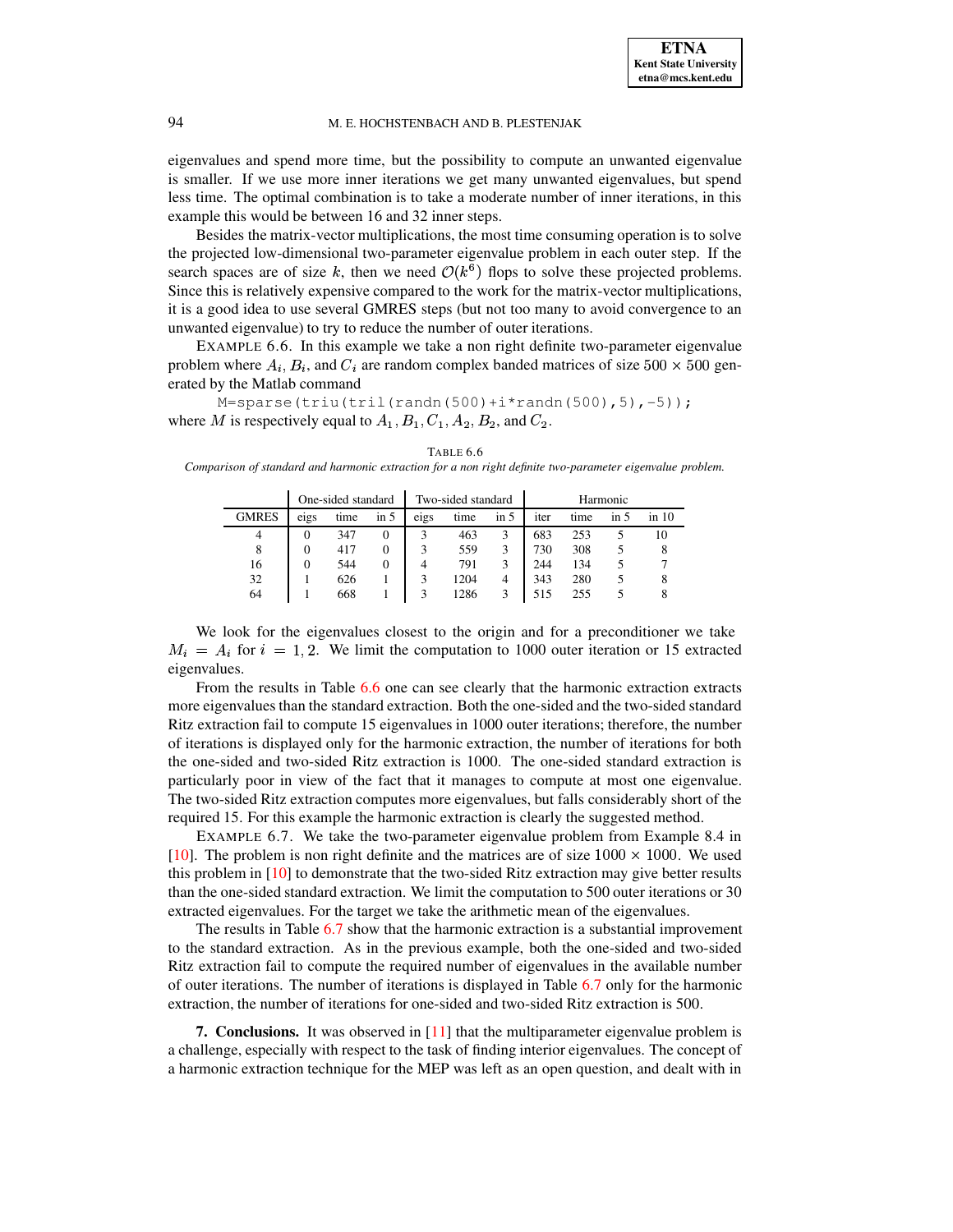| BLE 6.<br>`A` |  |
|---------------|--|
|---------------|--|

<span id="page-14-7"></span>*Comparison of standard and harmonic extraction for a non right definite two-parameter eigenvalue problem.*

|              | One-sided standard |      |           |      | Two-sided standard |           | Harmonic |      |       |       |
|--------------|--------------------|------|-----------|------|--------------------|-----------|----------|------|-------|-------|
| <b>GMRES</b> | eigs               | time | $\sin 10$ | eigs | time               | $\sin 10$ | iter     | time | in 10 | in 20 |
| 10           |                    |      |           | 15   | 1041               |           | 116      | 282  |       |       |
| 20           |                    | 948  |           | 21   | 1542               |           | 95       | 308  |       |       |
| 30           | 10                 | 1146 |           | 20   | 2062               |           | 110      | 400  | 10    | 19    |

this paper. We have seen that, although there seems to be no straightforward generalization of a spectral transformation  $(2.1)$  for the MEP, the harmonic approach can be generalized to the MEP, with a corresponding elegant and intuitive generalization of Saad's theorem. We also gave a generalization of the refined extraction, which seems to be less suited for this problem.

Based on the theory and the numerical results, our recommendations for the numerical computation of interior eigenvalues of a MEP are the following. For right definite MEPs we use the one-sided Jacobi–Davidson method  $[11]$  for the subspace expansion. The harmonic extraction presented in this paper is at least very competitive with the standard extraction described in [\[11\]](#page-15-7). For non right definite problems, the one-sided approach [\[11\]](#page-15-7) combined with the harmonic extraction, described in this paper, is both faster and more accurate than the two-sided approach proposed in  $[10]$ , which on its turn is more accurate than the one-sided approach with standard extraction [\[11\]](#page-15-7).

For exterior eigenvalues we opt for the standard extraction, combined with a one-sided approach for right definite MEPs [\[11\]](#page-15-7), or a two-sided approach for non right definite MEPs [\[10\]](#page-15-1).

It is important to realize that for the MEP solving the projected problems is itself already a computationally non-negligible task in view of the  $\mathcal{O}(k^6)$  costs. Therefore it is advisable to invest in solving the correction equations relatively accurately to minimize these costs. Hence, although just a few steps of GMRES may give more accurate results because we compute fewer unwanted eigenpairs, this may be much more time demanding.

Finally, we remark that a two-sided harmonic approach is possible, but much less effective since the correspondence between right and left approximate eigenvectors is lost; we will not go into further details. The methods in this paper can be generalized to MEPs with more than two parameters in a straightforward way; see, e.g., [\[12\]](#page-15-19) for some more details on these MEPs. MATLAB code of the methods is available on request.

**Acknowledgments.** The authors thank the referees for their constructive and very helpful comments.

#### **REFERENCES**

- <span id="page-14-1"></span><span id="page-14-0"></span>[1] F. V. ATKINSON, *Multiparameter spectral theory*, Bull. Amer. Math. Soc., 74 (1968), pp. 1–27.
- [2] E. K. BLUM AND A. F. CHANG, *A numerical method for the solution of the double eigenvalue problem*, J. Inst. Math. Appl., 22 (1978), pp. 29–42.
- <span id="page-14-2"></span>[3] E. K. BLUM AND A. R. CURTIS, *A convergent gradient method for matrix eigenvector-eigentuple problems*, Numer. Math., 31 (1978/79), pp. 247–263.
- <span id="page-14-3"></span>[4] E. K. BLUM AND P. B. GELTNER, *Numerical solution of eigentuple-eigenvector problems in Hilbert spaces by a gradient method*, Numer. Math., 31 (1978/79), pp. 231–246.
- <span id="page-14-4"></span>[5] Z. BOHTE, *Numerical solution of some two-parameter eigenvalue problems*, Slov. Acad. Sci. Art., Anton Kuhelj Memorial Volume (1982), pp. 17–28.
- <span id="page-14-5"></span>[6] P. J. BROWNE AND B. D. SLEEMAN, *A numerical technique for multiparameter eigenvalue problems*, IMA J. Numer. Anal., 2 (1982), pp. 451–457.
- <span id="page-14-6"></span>[7] A. BUNSE-GERSTNER, R. BYERS, AND V. MEHRMANN, *Numerical methods for simultaneous diagonalization*, SIAM J. Matrix Anal. Appl., 14 (1993), pp. 927–949.